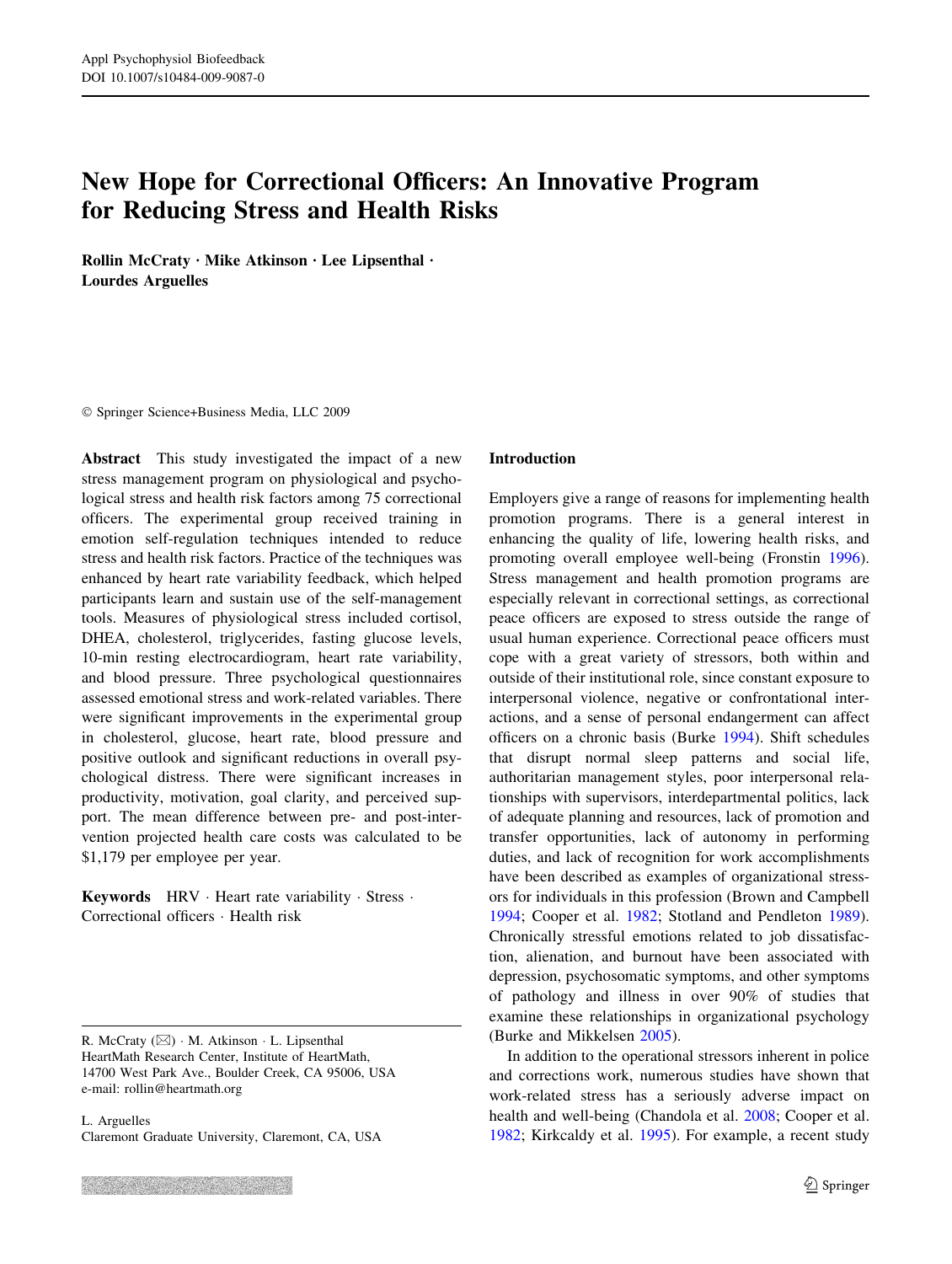evaluated the relationships among work stress, behavioral risk factors, incidence of coronary heart disease, cortisol levels, and metabolic syndrome (e.g., stress-related obesity) in 10,308 London civil servants aged 35–55. The results demonstrated that chronic work stress was significantly associated with coronary heart disease and high rises in cortisol. The authors reported that 32% of the effect of work stress on coronary heart disease was attributable to its effect on health behaviors and the metabolic syndrome (Chandola et al. [2008\)](#page-19-0). According to a recent article in the ''Journal of the American Medical Association'' (Cohen et al. [2007\)](#page-20-0), there is a documented link between stress and an increased risk for heart attacks, depression, cancer and the progression of HIV and AIDS. Notably, an accompanying article in the same issue shows that workplace stress may be as bad for your heart as smoking and high cholesterol (Aboa-Eboule et al. [2007\)](#page-19-0).

A comprehensive review of peer-reviewed and published studies examining the financial impact of health promotion programs concluded that there are good correlational data to suggest that high levels of stress, excessive body weight, and multiple risk factors are associated with increased health care costs. This review also concluded that health promotion programs are associated with reduced health care costs (Aldana [2001\)](#page-19-0).

Finally, a review of the Health Enhancement Research Organization (HERO) database reveals a significant association between ten modifiable health risks and health care expenditures (Goetzel et al. [1998](#page-20-0)).The focus of this study and the central unit of analysis was the individual employee. The study sought to document increased health care expenditures associated with certain health risks at the individual level. It was found that employees at high risk for poor health outcomes had significantly higher expenditures than did employees at lower risk in 7 of 10 risk categories: those who reported themselves as depressed (70% higher expenditures), at high stress (46%), with high blood glucose levels (35%), at extremely high or low body weight (21%), with high blood pressure (12%), and with a sedentary lifestyle (10%). Employees with multiple risk profiles for specific disease outcomes had higher expenditures than did those without these profiles for the following diseases: heart disease (228% higher expenditures), psychosocial problems (147%), and stroke (85%). The authors concluded that common modifiable health risks are associated with increases in the likelihood of incurring health expenditures and in the magnitude of those expenditures.

Given the significant relationships among work stress, employee health risk, and health care costs, this study undertook to evaluate the impact of a workplace health promotion program that provides tools and techniques to help employees learn how to more effectively regulate the

unmanaged emotions that lie at the root of their stress. From a psychophysiological perspective, it is important to appreciate that the external incidents, situations, or events that individuals typically equate with ''causing'' their stress are actually only triggers of the stress response. In reality, stress is the negative perceptions, feelings, and emotions that are triggered by a perceived challenge or threat, whether real or imagined (McCraty and Tomasino [2006b](#page-20-0)).These negative perceptual and emotional processes in turn drive a wide range of physiological responses and adaptations, commonly described as aspects of the ''stress response'' (Barrios-Choplin et al. [1997\)](#page-19-0). Thus, the actual source of the ''stress'' that people experience consists primarily of internal emotional unrest, such as feelings of frustration, anger, worry, anxiety, fear, insecurity, depression, or resentment. Moreover, it is notable that police and correctional officers deal with a unique form of stress in the chronic state of emotional dissonance which is required by their job, since they must internally cope with such, often intense, negative emotions while maintaining an outward expression of calm and emotional detachment (Zapf et al. [1999](#page-21-0)). Thus, the intervention program used in this study adopts an emotion-focused perspective on stress reduction and health promotion, training employees in self-regulation skills designed to target stress at its emotional source.

# Methods

The purpose of this research was to evaluate the effectiveness of the Power to Change Performance stress and health risk reduction program developed by the Institute of HeartMath in reducing stress and health risk factors in correctional peace officers.

### Predictions

The two predictions were: (1) Psychological stress can be reduced by providing correctional officers with specific techniques to effectively manage stress as it occurs, and to prepare for upcoming stressful events to help offset and prevent stress reactions before they occur and (2) Reductions in psychological stress will correlate with reductions in measures of heath risk. The specific objective was to determine the psychosocial and physiological impact of an established stress reduction program on reducing stress in correctional officers.

### Study Design

The study used a quasi-experimental field research design with randomly assigned experimental and wait-list control groups. Correctional officers from the Northern California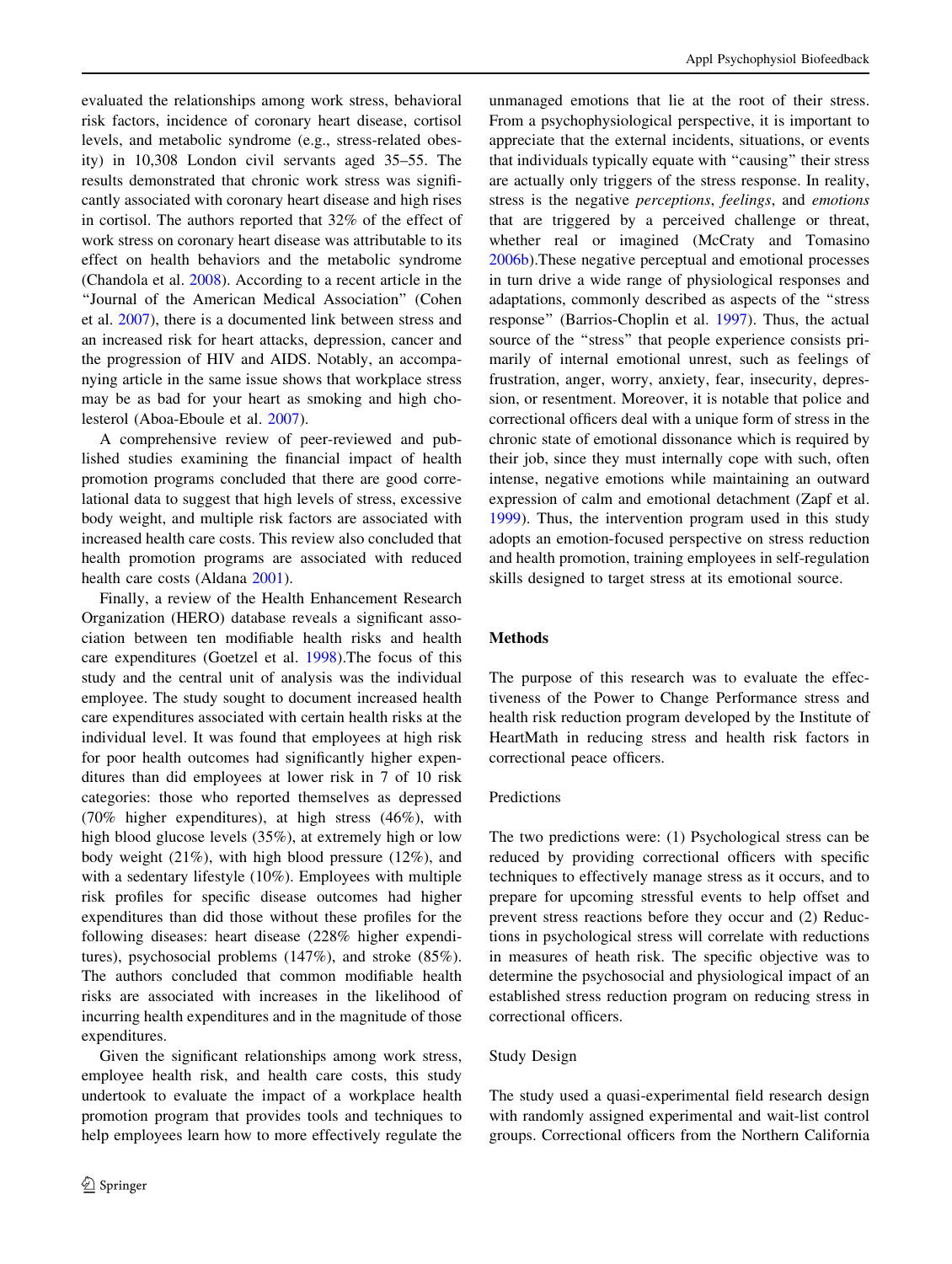<span id="page-2-0"></span>Youth Correctional Center in Stockton participated in the study. Volunteers for participation in the study were recruited through posting of flyers at the sites. Institutional Review Board approval for the study was obtained from the Claremont Graduate University Institutional Review Board, which meets all requirements of federal guidelines, 21 CRF 56.

# Participants

Participants were fully informed about the study and signed informed consent forms. One hundred correctional officers were approached with information about the study and a total of 94 participants were actually recruited and completed the baseline assessments. Shortly thereafter, three dropped out of the study due to time conflicts. Two more became trainers for the program and one became a program coordinator, so they did not participate in the study. The participants were not compensated financially for their participation, but they were able to complete assessments and training during paid working hours. The administration supported their employees' participation in the study, but the training and assessment were voluntary.

Once the baseline data were analyzed, the remaining 88 volunteers were stratified into three relative risk groups: high, medium, and low risk using the Adult Treatment Panel III 10-years risk assessment guidelines (Yen et al. [1991](#page-21-0); the method for projecting composite health care costs based on individual risk factors, taken from research by Yen et al. [1991](#page-21-0), will be discussed in more detail in the "[Results](#page-6-0)" section). Table 1 shows the parameters used to define high risk and the percentage of employees in the study who were designated at risk for each variable at baseline, compared to corresponding percentages in a reference sample of working adults from a large workplace study (Yen et al. [1991](#page-21-0)). Only those participants who participated in both the pre and post measurements are included in the analysis:  $N = 75$ .

Study participants were then randomly assigned from each risk group to the experimental or wait-list control group, with 44 participants in each. Age and gender were also added to the stratification criteria to insure that both groups had a homogeneous distribution. The mean age of the correctional officers in the experimental group was 39, and the mean age of the correctional officers in the control group was 40. Sixty-nine percent of the experimental group participants were male, and 70% of the control group participants were male. Additional descriptive statistics on the participants can be found in Table [2](#page-7-0) in the '['Results'](#page-6-0)' section.

| Risk factor                  | High-risk criteria                                               | Employees $(\% )$              |                                     |
|------------------------------|------------------------------------------------------------------|--------------------------------|-------------------------------------|
|                              |                                                                  | Current<br>study<br>$(N = 75)$ | Reference<br>group<br>$(N = 1,838)$ |
| 1. Lifestyle habits          |                                                                  |                                |                                     |
| Smoking                      | Current smoker                                                   | 5                              | 34                                  |
| Physical activity            | Rarely/never                                                     | 35                             | 10                                  |
| Medication/drug use          | Almost every day, sometimes                                      | 5                              | 10                                  |
| Absences due to illness      | 5 days or more                                                   | 53                             | 12.                                 |
| Drinking alcohol             | Ex-drinker or heavy drinker<br>(more than 21 drinks per week)    | $\Omega$                       | 9                                   |
| Seatbelt usage               | Using seatbelt $25\%$ of time or less                            | 2                              | 39                                  |
| 2. Psychological perceptions |                                                                  |                                |                                     |
| Life satisfaction            | Not very satisfied or somewhat satisfied                         | 8                              | 15                                  |
| Job satisfaction             | Strongly disagree or disagree                                    | 25                             | 28                                  |
| Physical health              | Fair or poor                                                     | 17                             | 18                                  |
| Serious medical problems     | Yes                                                              | $\overline{2}$                 | 21                                  |
| 3. Health risks              |                                                                  |                                |                                     |
| Systolic blood pressure      | $>140$ mmHg                                                      | 7                              | 15                                  |
| Diastolic blood pressure     | $>90$ mmHg                                                       | 20                             | 11                                  |
| Cholesterol                  | 240 mg/dl or greater                                             | 35                             | 22                                  |
| Relative body weight         | More than 20% overweight                                         | 35                             | 28                                  |
| Chronic bronchitis/emphysema | <b>Yes</b>                                                       | $\theta$                       | 8                                   |
| Risk age index               | >4.0 Years (difference between<br>appraised and achievable ages) | 83                             | 38                                  |

Table 1 High risk criteria and percentage of employees at risk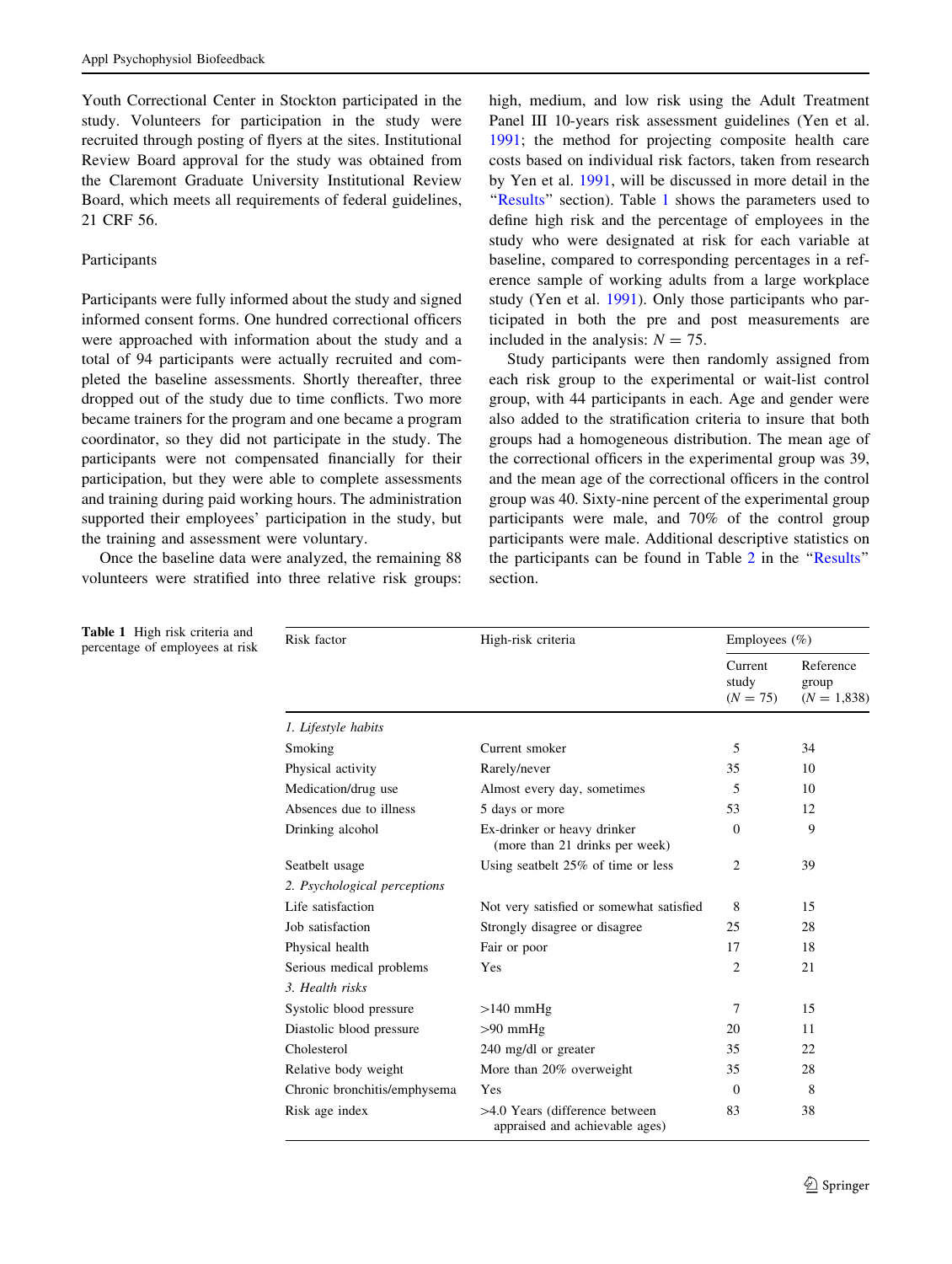#### Procedure

The experimental group then participated in the 2-days ''Power to Change Performance'' program. Approximately 90 days after the experimental group participants had attended the training program, both groups again completed the same stress and health risk assessments. There was some attrition during this 3-months period, and the final summary is based on data from a total of 75 participants (43 experimental and 32 control). Following the completion of the study, the wait-list control group then received the same training program.

### Description of Intervention Program

The ''Power to Change Performance'' stress reduction program incorporates a series of emotion-refocusing and restructuring techniques developed by the Institute of HeartMath (Boulder Creek, CA). These research-based, positive emotion-focused techniques are designed to reduce stress and negative affect, increase positive affect and selfregulation skills, enhance health, and improve cognitive performance (Childre and Cryer [2000;](#page-19-0) McCraty et al. [2006\)](#page-20-0). Previous studies have demonstrated that these techniques favorably impact physiological balance by reducing sympathetic arousal, increasing parasympathetic activity (McCraty et al. [1995](#page-20-0); Tiller et al. [1996\)](#page-21-0), reducing stress hormone levels (McCraty et al. [1998\)](#page-20-0) and enhancing immune system activity (McCraty et al. [1996](#page-20-0); Rein et al. [1995\)](#page-20-0). These techniques have also been shown to impact organizationally relevant outcomes, such as improving productivity, goal clarity, communication, and job satisfaction, and reducing employee turnover (Barrios-Choplin et al. [1997,](#page-19-0) [1999](#page-19-0); Childre and Cryer [2000;](#page-19-0) McCraty et al. [1991,](#page-20-0) [2003](#page-20-0)). In addition, practice of the HeartMath techniques has been demonstrated to improve health status and quality of life in diverse clinical populations. For example, significant blood pressure reductions have been demonstrated in individuals with hypertension (McCraty et al. [2003\)](#page-20-0), improved functional capacity and reduced depression in congestive heart failure patients (Luskin et al. [2002](#page-20-0)); improved psychological health and quality of life individuals with diabetes (McCraty et al. [2000](#page-20-0)), and improvements in symptoms in patients with cardiac arrhythmias (McCraty and Tomasino [2006a\)](#page-20-0). In a UK study, increased HRV coherence, enhanced calmness, and improved long-term memory were measured in healthy individuals who used the techniques over a period of 7 weeks (Bradford et al. [2005](#page-19-0)); see also summary in McCraty et al. ([2006\)](#page-20-0). Most recently, the HeartMath techniques coupled with HRV coherence biofeedback technology were found in a large national study to significantly reduce test anxiety, improve highstakes test performance, and improve socioemotional

functioning in high school students. Furthermore, a physiological sub-study using HRV measures revealed that students exposed to the intervention not only exhibited the ability to positively modulate their autonomic response to acute stress in real time, but also that through their consistent use of the tools over the study period, these students had instantiated a healthier and more adaptive pattern of psychophysiological functioning as a new, stable baseline or norm (Bradley et al. [2007\)](#page-19-0).

The efficacy of the HeartMath program in a law enforcement setting has previously been demonstrated in a study that examined the impact of a program on police officers from seven different agencies in Santa Clara County, California (McCraty et al. [1999](#page-20-0)). In that study, heart rate and blood pressure measurements taken during simulated police call scenarios showed that acutely stressful circumstances likely to be encountered on the job result in a tremendous degree of physiological activation from which it takes the body a considerable amount of time to recover. Findings suggested that the HeartMath techniques learned in this study increased participants' calmness, clarity, and focus during these scenarios and enabled the police officers to rapidly and deeply recalibrate, both physiologically and psychologically, after the intense stress was over. Enhanced work performance in the trained group was also noted, as well as improvements in communication skills at work and home. Overall, the results of this investigation provided evidence that the HeartMath program was effective in reducing damaging physiological and psychological responses to both acute and chronic stress in police while positively impacting a variety of major life areas in a relatively short period of time (McCraty et al. [1999](#page-20-0)).

The positive emotion-based emotion self-regulation techniques provided in the ''Power to Change Performance'' program are distinguished from other commonly used stress management techniques because they have been shown to induce a system-wide shift to a distinctive mode of optimal psychophysiological function, termed psychophysiological coherence (McCraty et al. [2006\)](#page-20-0). Activated by sustained heartfelt positive emotions and attitudes, the psychophysiological coherence mode is characterized by increased emotional stability, improved cognitive performance, and increased synchronization and harmony in the functioning of the body's physiological systems. The key marker of the coherence mode is the development of a stable, sine-wave-like pattern in the heart rate variability waveform, oscillating at a frequency of  $\sim 0.1$  Hz; this pattern is called heart rhythm coherence. Heart rhythm coherence is reflected in the HRV power spectrum as an unusually high-amplitude peak in the low frequency band, centered around 0.1 Hz, with no other major peaks in the power spectrum. This indicates vascular system resonance, a shift in autonomic balance toward increased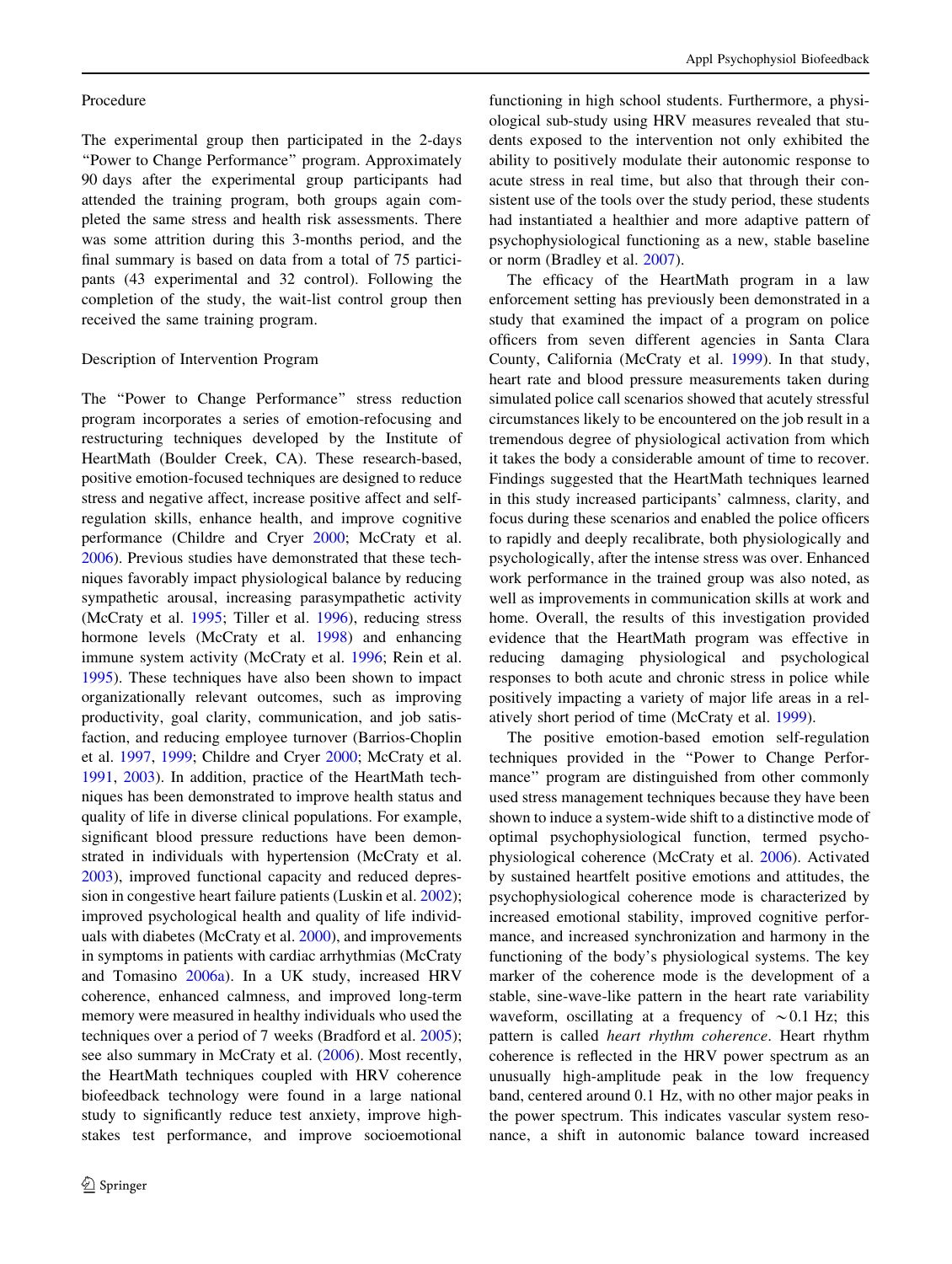parasympathetic activity (see ''[Discussion'](#page-15-0)' for further explanation), increased synchronization between the two branches of the autonomic nervous system, and entrainment between the heart rhythm pattern, respiration, and blood pressure rhythms (McCraty et al. [2006;](#page-20-0) Tiller et al. [1996](#page-21-0)).

Heart rhythm coherence can be quantified by the following method. First, the maximum peak is identified in the 0.04–0.26 Hz range of the HRV power spectrum (the frequency range within which coherence and entrainment can occur). The peak power is then determined by calculating the integral in a window 0.030 Hz wide, centered on the highest peak in that region. The total power of the entire spectrum is then calculated. The coherence ratio is formulated as:

[Peak power/(total power – peak power)]<sup>2</sup>

This method provides an accurate measure of coherence that allows for the nonlinear nature of the HRV waveform over time.

Although the psychophysiological coherence mode encompasses beneficial aspects of the ''relaxation response,'' (e.g., reduced sympathetic activation and increased parasympathetic activity), it should be noted that this mode is both psychologically and physiologically distinct from a state of relaxation, having a different set of autonomic, cognitive, emotional, and behavioral correlates (see McCraty et al. [2006](#page-20-0); McCraty and Tomasino [2006b](#page-20-0)). Furthermore, while the HeartMath intervention employs heart rhythm coherence biofeedback in conjunction with positive emotion-focused self-regulation techniques to activate the coherence mode, heart rhythm coherence can also be achieved using other HRV biofeedback protocols, such as those reported by Lehrer and colleagues, who use the term ''resonance'' to describe the target physiological state (Lehrer et al. [2000;](#page-20-0) Vaschillo et al. [2006\)](#page-21-0). HRV biofeedback has been shown to increase HRV and heart rhythm coherence and to produce positive outcomes in various populations, including clinically significant improvements in asthma (Lehrer et al. [2004](#page-20-0)), hypertension (McCraty et al. [2003](#page-20-0)), and depression (Karavidas [2008](#page-20-0); Siepmann et al. [2008\)](#page-20-0). This intervention has also been found to augment vagal regulation of heart rate while facilitating psychological adjustment in patients with coronary heart disease (Nolan et al. [2005](#page-20-0)). Other recent effective applications of HRV biofeedback include reducing test anxiety and improving standardized test performance in high school students (Bradley et al. [2007](#page-19-0)) and improving cognition in recently returned combat veterans with post-traumatic stress disorder (Ginsberg [2009\)](#page-20-0).

### Intervention Program Training Modules

The ''Power to Change Performance'' program consisted of five training modules, which were delivered over two consecutive days. More detailed descriptions of the techniques, their conceptual basis, and their applications in organizational settings can be found elsewhere (Childre and Cryer [2000](#page-19-0); Childre and Martin [1999](#page-19-0); Childre and Rozman [2005\)](#page-19-0).

- 1. Risk factors: what they are, how to interpret them, and how they relate to health and wellness.
- 2. Freeze-Frame: Freeze-Frame is a positive emotionrefocusing technique designed specifically to improve decision-making, especially in stressful or challenging situations. The technique is intended to enable individuals to more effectively intervene in the moment that a stress reaction is triggered, and with practice, to offset the harmful or depleting physiological aspects of the stress response. In essence, the technique enables people to consciously disengage from draining negative mental and emotional reactions as they occur and to activate a neutral or positive emotional state before returning to address the stressor from a more emotionally balanced perspective.
- 3. Coherent communication: enhancing communication, teamwork, and goal clarity. This module includes the Intuitive Listening technique, designed to facilitate clear and constructive communication among people. This technique involves shifting to a heart-coherent state and reestablishing a neutral or appreciative attitude as needed during communication.
- 4. Power tools for inner quality: creating a caring culture and increasing job satisfaction. The Power to Change Performance intervention is based on the theory that the cumulative effect of many employees self-regulating emotions more effectively and communicating with each other in a more constructive and caring fashion will bring about a positive change in the surrounding organizational culture within which employees work. This module of the program includes the following tools: the Heart Lock-In technique—an emotional restructuring exercise designed to reduce stress and increase psychophysiological coherence; Appreciation—taking time out in one's day to notice and be grateful for the positive aspects of one's life; and Neutral—learning to neutralize distressing emotions.
- 5. Workplace applications: operationalizing the above tools in an organizational context and applying the key techniques and concepts learned in the program to increase planning and decision-making effectiveness.

The five training modules were augmented by HRV coherence biofeedback training to facilitate learning and effective implementation of the stress reduction techniques. Using a computer-based heart rhythm coherence feedback system (Freeze-Framer; Quantum Intech, Inc., Boulder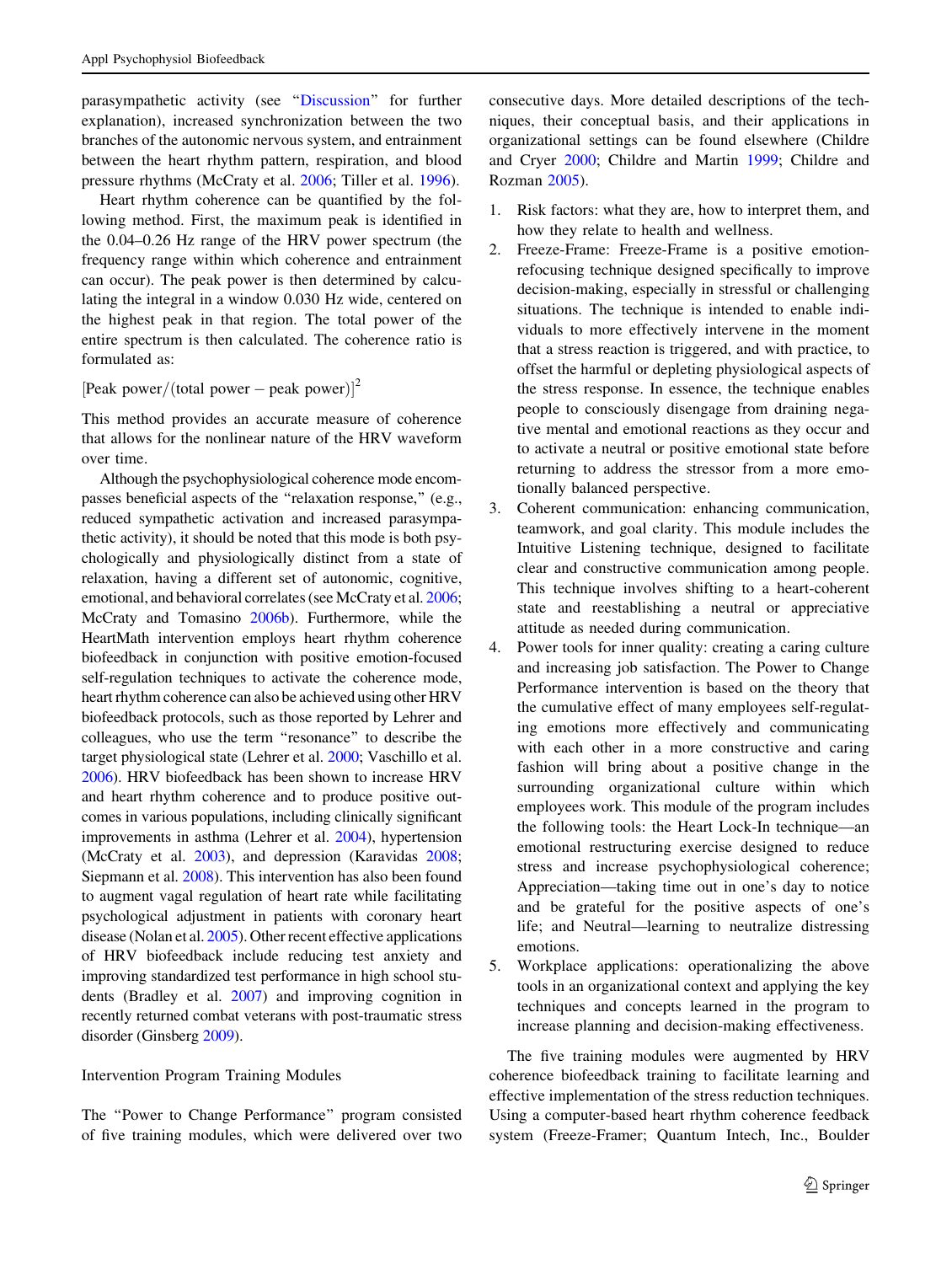Creek,  $CA$ <sup>1</sup>, participants' heart rate variability patterns (heart rhythms) were displayed in real time as they practiced the self-regulation techniques. This enabled participants to see and feel for themselves how stress and different emotions affect their heart rhythms, and to objectively quantify the favorable shifts in HRV coherence they could achieve by using the techniques. This process also facilitated the learning experience of how to selfactivate a positive emotional shift, which is typically reflected in a more sine wave-like heart rate variability pattern and an increased numerical ''coherence ratio'' score, or degree of success in one of the technology's interactive modules designed to reinforce and help anchor the self-regulation skills.

During the 3 months following the program, participants were encouraged to practice the stress management tools daily. It was recommended that they do at least five 15-min Heart Lock-Ins and three written Freeze-Frames per week, as well as using the Freeze-Frame technique for 30 s during each hour at work. Freeze-Framer heart rhythm coherence feedback training systems were made available to experimental group participants, on a shared basis, for use in the workplace and at home. Approximately 8 weeks after the program, all experimental group participants received a follow-up phone call from the program facilitator or study physician in order to answer any questions and discuss any challenges they might be having with the techniques they had learned or lifestyle changes they might wish to make.

### Measures

### Health Risk Assessment

The measures used in the health risk assessment included both a self-report survey and biometric data. The Personal Wellness Profile (PWP; Wellsource, Portland, OR) includes 75 questions pertaining to the following general areas: health information; physical activity; eating practices; alcohol, drugs, and smoking; stress and coping; social health; safety; medical care; and health view. The validity and reliability of these questions have been studied in numerous applications, a review of which was published by Eddington et al. [\(1999\)](#page-20-0). Additionally, the prediction of future health care cost savings resulting from reductions in the health risks measured by the PWP has been demonstrated based on actual heath care expenditures (Yen et al. [1991\)](#page-21-0). The four primary biometric measures used in the health risk assessment were height, weight, blood pressure,

and cholesterol. These measures were collected at the worksite by a licensed nurse. The criteria used to define high risk are based largely on the recommendations of national consensus scientific panels.

### Lipid Panel

The lipid panel included measurements of total cholesterol, high-density lipoprotein (HDL) cholesterol, low-density lipoprotein (LDL) cholesterol, triglycerides, and blood glucose levels. Blood samples were obtained using fingerstick collection and assessed by reflectance photometry (Cholestech-LDX System, Hayward, CA). Blood glucose levels were measured after at least a 9-h fast. A total cholesterol level of 240 mg/dl or higher was considered a risk factor (National Cholesterol Education Program 2002).

### Blood Pressure

Blood pressure measurements (auscultary method) were made with an instrument that measures the pressure generated by the cuff and the arterial pulsation (DynaPulse, Pulse Metric, San Diego, CA). A total of three blood pressure readings were taken, with a 5-min rest period prior to the first measure and between measures. The average of the three measures was used as the final blood pressure value. Systolic blood pressure  $>140$  mmHg was considered a risk factor, as was a diastolic blood pressure >90 mmHg.

### Autonomic Function: Heart Rate Variability

Although not used as part of the risk analysis, a 10-min resting electrocardiogram (ECG) was recorded for heart rate variability analysis to provide an assessment of autonomic nervous system function. Heart rate variability (HRV), which is derived from the ECG, is a measure of the naturally occurring beat-to-beat changes in heart rate. The analysis of HRV provides important information relative to the function and activity level of the autonomic nervous system, and decreased HRV is a predictor of future heart disease, increased risk of sudden death, and is correlated with allcause mortality (Dekker et al. [1997;](#page-20-0) Tsuji et al. [1994,](#page-21-0) [1996\)](#page-21-0). In this regard, HRV is increasingly being used as a noninvasive screening tool to identify at-risk individuals.

Cortisol, DHEA, and S-IgA: Adrenal Stress Index

Measurements were also taken of the stress-related hormones cortisol and dehydroepiandrosterone (DHEA), as well secretory immunoglobulin A (S-IgA), a marker of immunity. A number of investigators have proposed the DHEA/cortisol ratio to be an important biological marker of stress and aging (Kerr et al. [1991;](#page-20-0) Namiki [1994\)](#page-20-0). When

Since this study was conducted, the Freeze-Framer system has been upgraded and renamed the emWave PC.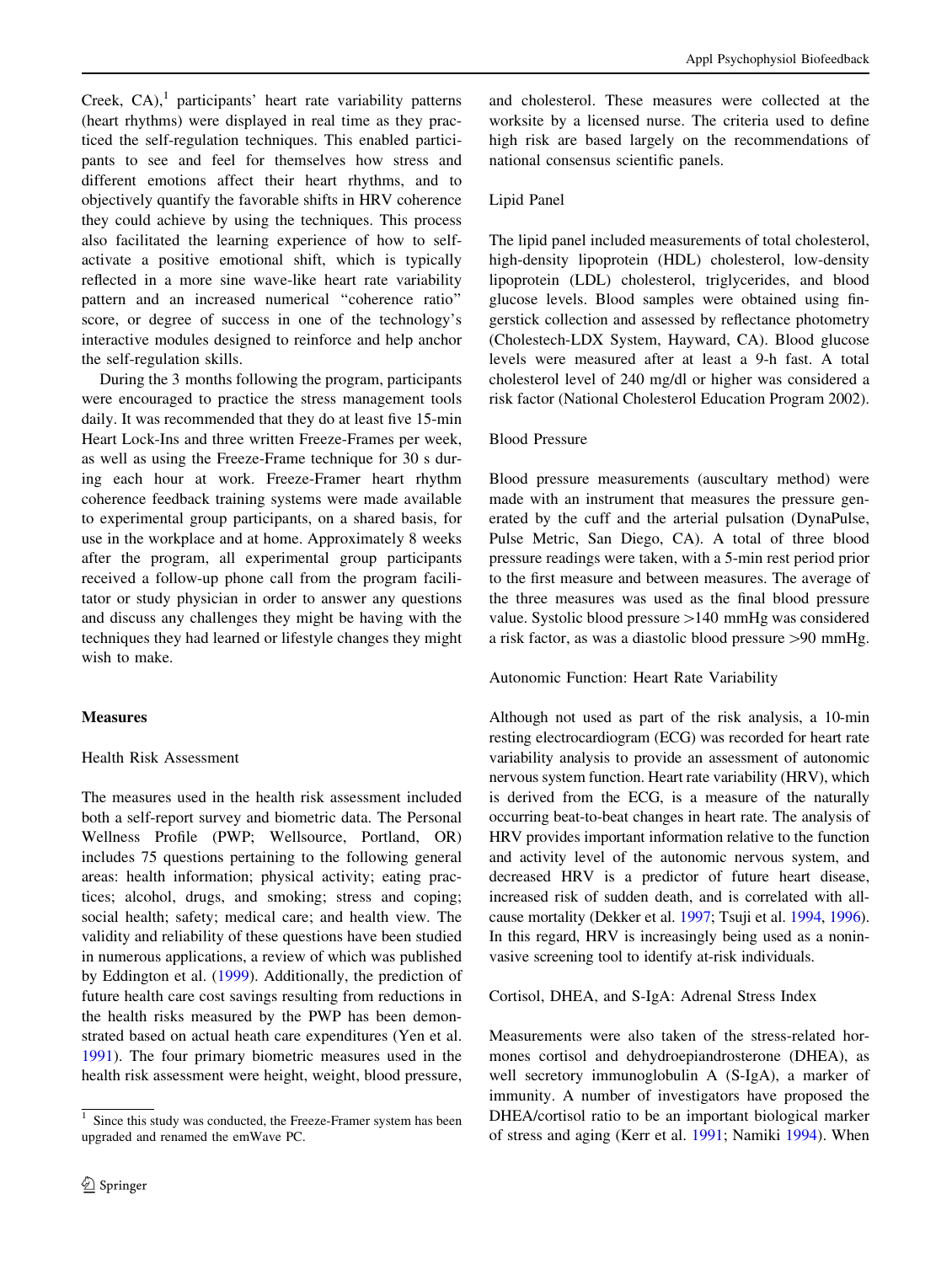<span id="page-6-0"></span>individuals are under prolonged stress, a divergence in the DHEA/cortisol ratio results (Manolagas et al. [1979\)](#page-20-0). The effects of DHEA/cortisol imbalance can be severe, and may include elevated blood sugar levels, increased bone loss, compromised immune function, decreased skin repair and regeneration, impaired memory and learning, increased fat accumulation, and brain cell destruction (Jabaaij [1993](#page-20-0); Kerr et al. [1991;](#page-20-0) Manolagas et al. [1979](#page-20-0); Namiki [1994](#page-20-0)). S-IgA is the predominant antibody class found in mucosal secretions, which serves as the body's first line of defense against pathogens, and is easily measured noninvasively. To assess levels of cortisol, DHEA, and S-IgA, saliva samples were collected at four time points over a 24-h period (Adrenal Stress Index, Diagnos-Techs, Inc., Kent, WA). Samples were sent to an external reference laboratory for analysis.

### Psychological Assessment

In addition to the psychological scales of the PWP, three other psychological instruments were used in this study. These were included primarily to provide measures of common psychological symptom and behavior patterns associated with emotional stress. Additionally, measures of positive emotions and attitudes, as well as measures relevant to organizational climate and workplace effectiveness were included in this part of the assessment.

### Jenkins Activity Survey

The Jenkins activity survey (JAS; The Highlands, Chapel Hill, NC) is a multiple-choice questionnaire that is designed as a measure of Type A and coronary-prone behavior. Type A behavior patterns are characterized by extremes of competitiveness, striving for achievement and personal recognition, aggressiveness, haste, impatience, and explosiveness and loudness in speech. The JAS yields a composite Type A scale score and three factoranalytically derived subscales: Speed and Impatience, Job Involvement, and Hard-Driving and Competitive. Concurrent validity has been established by comparing JAS scores to Type A ratings based upon a structured interview. Evidence for the predictive validity of the JAS comes primarily from the prospective findings of the Western Collaborative Group Study. Analysis of JAS Type A scores of 2,750 healthy men showed the Type A scale to distinguish the 120 future clinical cases of coronary heart disease from those men who subsequently remained healthy.

### Brief Symptom Inventory

The brief symptom inventory (BSI; National Computer Systems, Minneapolis, MN) is designed to reflect psychological symptom patterns. This 53-item questionnaire contains nine symptom scales (somatization, obsessive-compulsive, interpersonal sensitivity, depression, anxiety, hostility, phobic anxiety, paranoid ideation, and psychoticism) and three global indices (global severity index, positive symptom distress index, and positive symptom total).

# Personal and Organizational Quality Assessment

The personal and organizational quality assessment (POQA; Institute of HeartMath, Boulder Creek, CA) is a questionnaire designed to reflect the key psychological and workplace elements that contribute to organizational climate. The instrument provides a comprehensive assessment in the two main topic areas. Personal scales reflect employees' moods, attitudes, and stress-related symptoms. The stress symptom items possess clinical relevance as valid measures of stress, which can exert a significant negative impact on employee health and work performance. Organizational scales are comprised of questions concerning such areas as strategic understanding, goal clarity and work attitude, job involvement, and factors related to employee behavior, attitudes toward work, and ability to perform well. Standardized scores enable comparisons of the status or performance of an individual or group with that of a relevant reference group.

### Results

### Baseline Comparisons

Tables [2](#page-7-0) and [3](#page-8-0) show the results of a single factor ANOVA, which was used to compare the baseline physiological and psychological data between the two groups. Taking a conservative approach, differences with a p value  $\leq 0.1$ were considered significant. Overall, random distribution was successful in creating equally distributed groups. There were no significant differences between the groups in any of the risk assessment measures. The only significant differences in physiological measures were in S-IgA (an indicator of immunity), with the control group having a higher mean value ( $p = 0.099$ ); and in the HRV measures the RMS-SD (an indicator of parasympathetic function) was lower in the control group ( $p = 0.094$ ) (Table [2](#page-7-0)).

In terms of the psychological measures, there were no differences in any scales on the BSI or the JAS. There were differences in the following scales on the POQA: anger  $(p = 0.04)$ , resentfulness  $(p = 0.056)$ , and intention to quit  $(p = 0.049)$  were greater in the experimental group at baseline, whereas work attitude  $(p = 0.021)$ , manager support ( $p = 0.003$ ), freedom of expression ( $p = 0.03$ ),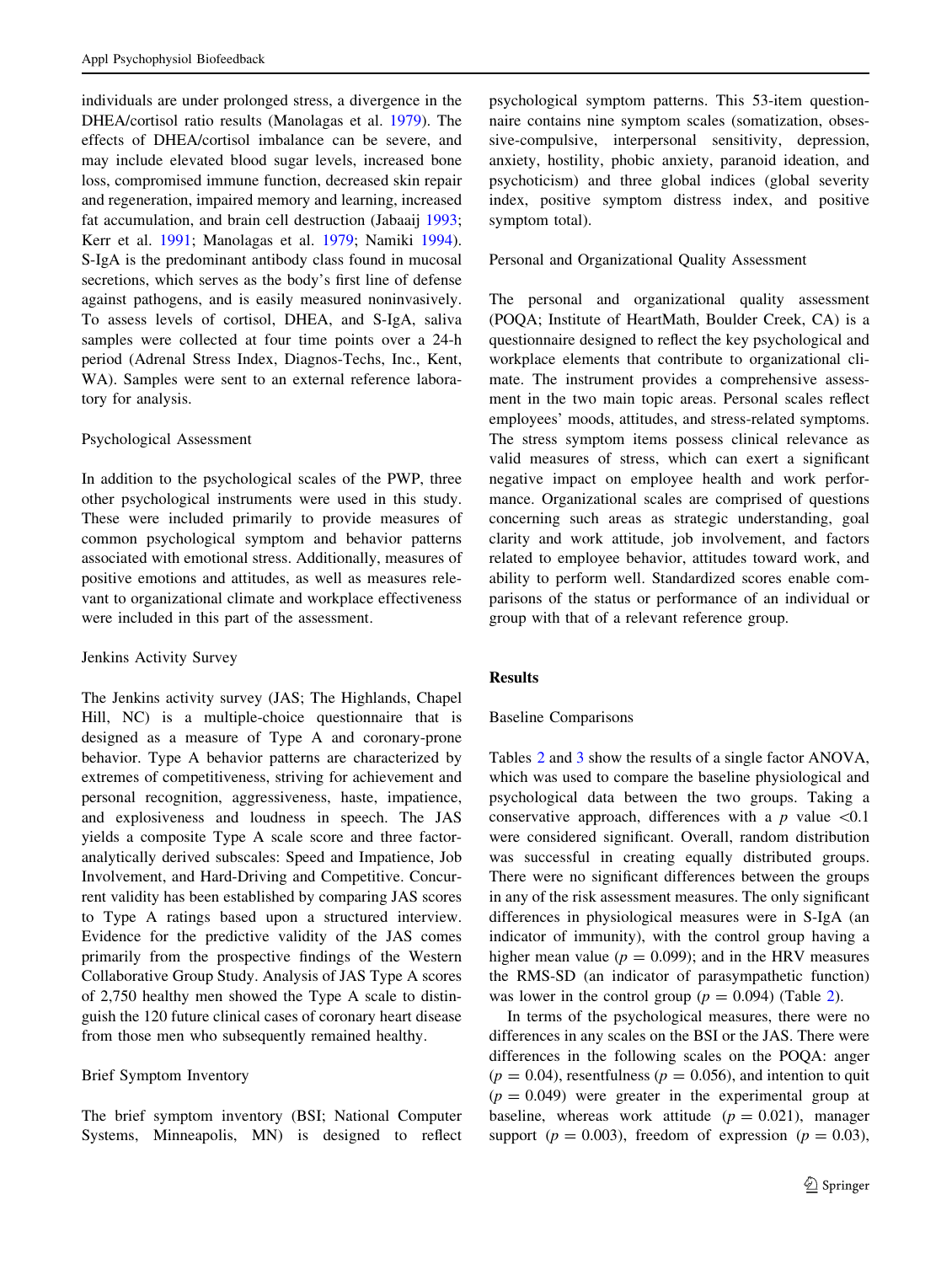#### <span id="page-7-0"></span>Table 2 Baseline physiological characteristics

|                                                        | Mean $\pm$ SD                   |                            | p < 0.1     |
|--------------------------------------------------------|---------------------------------|----------------------------|-------------|
|                                                        | Experimental group ( $N = 43$ ) | Control group ( $N = 32$ ) |             |
| Age, years                                             | $39.47 \pm 7.70$                | $40.72 \pm 8.12$           | <b>NS</b>   |
| Gender, % male                                         | 67                              | 69                         | <b>NS</b>   |
| Height, in.                                            | $68.30 \pm 3.14$                | $67.84 \pm 4.28$           | <b>NS</b>   |
| Weight, lbs.                                           | $189.84 \pm 33.75$              | $199.03 \pm 49.15$         | <b>NS</b>   |
| Body mass index                                        | $28.44 \pm 3.54$                | $30.12 \pm 5.51$           | <b>NS</b>   |
| Cholesterol lowering medication status, % taking drugs | 4.80                            | 13.30                      | <b>NS</b>   |
| Triglycerides, mg/dl                                   | $149.07 \pm 71.07$              | $155.37 \pm 68.73$         | <b>NS</b>   |
| Total cholesterol, mg/dl                               | $217.45 \pm 40.56$              | $220.27 \pm 38.08$         | <b>NS</b>   |
| HDL cholesterol, mg/dl                                 | $43.08 \pm 10.06$               | $46.11 \pm 8.23$           | <b>NS</b>   |
| LDL cholesterol, mg/dl                                 | $148.98 \pm 40.30$              | $140.27 \pm 36.56$         | <b>NS</b>   |
| Total cholesterol/HDL ratio                            | $5.39 \pm 1.58$                 | $4.82 \pm 1.33$            | <b>NS</b>   |
| Glucose, mg/dl                                         | $103.00 \pm 21.39$              | $103.13 \pm 16.23$         | <b>NS</b>   |
| Cortisol burden, nM                                    | $30.94 \pm 9.99$                | $31.36 \pm 11.67$          | <b>NS</b>   |
| DHEA, ng/ml                                            | $5.11 \pm 2.09$                 | $5.14 \pm 2.03$            | <b>NS</b>   |
| S-IgA, U/ml                                            | $11.25 \pm 5.58$                | $15.24 \pm 12.32$          | $\ast$      |
| Antihypertensive medication status, % taking drugs     | 7.30                            | 20                         |             |
| Systolic blood pressure, mmHg                          | $122.39 \pm 13.33$              | $121.26 \pm 11.08$         | <b>NS</b>   |
| Diastolic blood pressure, mmHg                         | $80.75 \pm 9.55$                | $81.69 \pm 8.76$           | <b>NS</b>   |
| Mean arterial pressure, mmHg                           | $92.79 \pm 10.32$               | $92.68 \pm 9.11$           | <b>NS</b>   |
| Heart rate, BPM                                        | $71.23 \pm 10.89$               | $73.23 \pm 12.72$          | <b>NS</b>   |
| Interbeat interval, ms                                 | $867.69 \pm 144.36$             | $843.56 \pm 128.83$        | <b>NS</b>   |
| Standard deviation of RR intervals, ms                 | $59.31 \pm 26.59$               | $49.74 \pm 22.71$          | <b>NS</b>   |
| RMS-SD, ms                                             | $38.20 \pm 28.90$               | $26.97 \pm 13.71$          |             |
| $Ln(RMS-SD)$                                           | $3.42 \pm 0.66$                 | $3.15 \pm 0.58$            | $\ast$      |
| High frequency, ms <sup>2</sup> /Hz                    | $192.36 \pm 296.43$             | $82.93 \pm 67.93$          |             |
| Ln(high frequency)                                     | $4.40 \pm 1.34$                 | $3.95 \pm 1.21$            | <b>NS</b>   |
| Low frequency, ms <sup>2</sup> /Hz                     | $398.15 \pm 383.12$             | $357.17 \pm 407.99$        |             |
| Ln(low frequency)                                      | $5.60 \pm 0.93$                 | $5.33 \pm 1.16$            | <b>NS</b>   |
| Very low frequency, ms <sup>2</sup> /Hz                | $620.50 \pm 626.39$             | $513.84 \pm 631.15$        |             |
| Ln(very low frequency)                                 | $6.04 \pm 0.89$                 | $5.69 \pm 1.07$            | <b>NS</b>   |
| Total power, ms <sup>2</sup> /Hz                       | $1277.83 \pm 1138.74$           | $1011.72 \pm 1016.59$      |             |
| Ln(total power)                                        | $6.79 \pm 0.90$                 | $6.45 \pm 1.05$            | <b>NS</b>   |
| Low frequency/high frequency ratio                     | $4.84 \pm 4.21$                 | $5.01 \pm 3.37$            |             |
| Ln(low frequency/high frequency ratio)                 | $1.20 \pm 0.92$                 | $1.38 \pm 0.72$            | $_{\rm NS}$ |

 $* p < 0.1$ 

and confidence in the organization  $(p = 0.006)$  were greater in the control group (Table [3\)](#page-8-0).

### Comparison of Baseline Values to Reference Values

For comparisons to the general working population, pooled baseline data were compared to the norms established by authors of the individual psychometric surveys as well as to established normal ranges for the physiological data. Table [1](#page-2-0) shows the percentage of officers with each risk factor and the expected percentage for each risk factor based on data from a reference group of working adults. For lifestyle habits, the correctional officers were under-active in terms of physical activity (35 vs. 10%) and had a higher percentage of absences due to illness (53 vs. 12%). In the health risks category the officers had almost twice the percentage of a diastolic blood pressure over 90 mmHg than would be expected (20 vs. 11%), a higher percentage of employees with cholesterol levels of 240 mg/dl or greater (35 vs. 22%), and more than 20% overweight (35 vs. 28%). The risk age index, which is calculated from the difference between appraised and achievable ages projected by the health risk assessment, indicated that 83% of the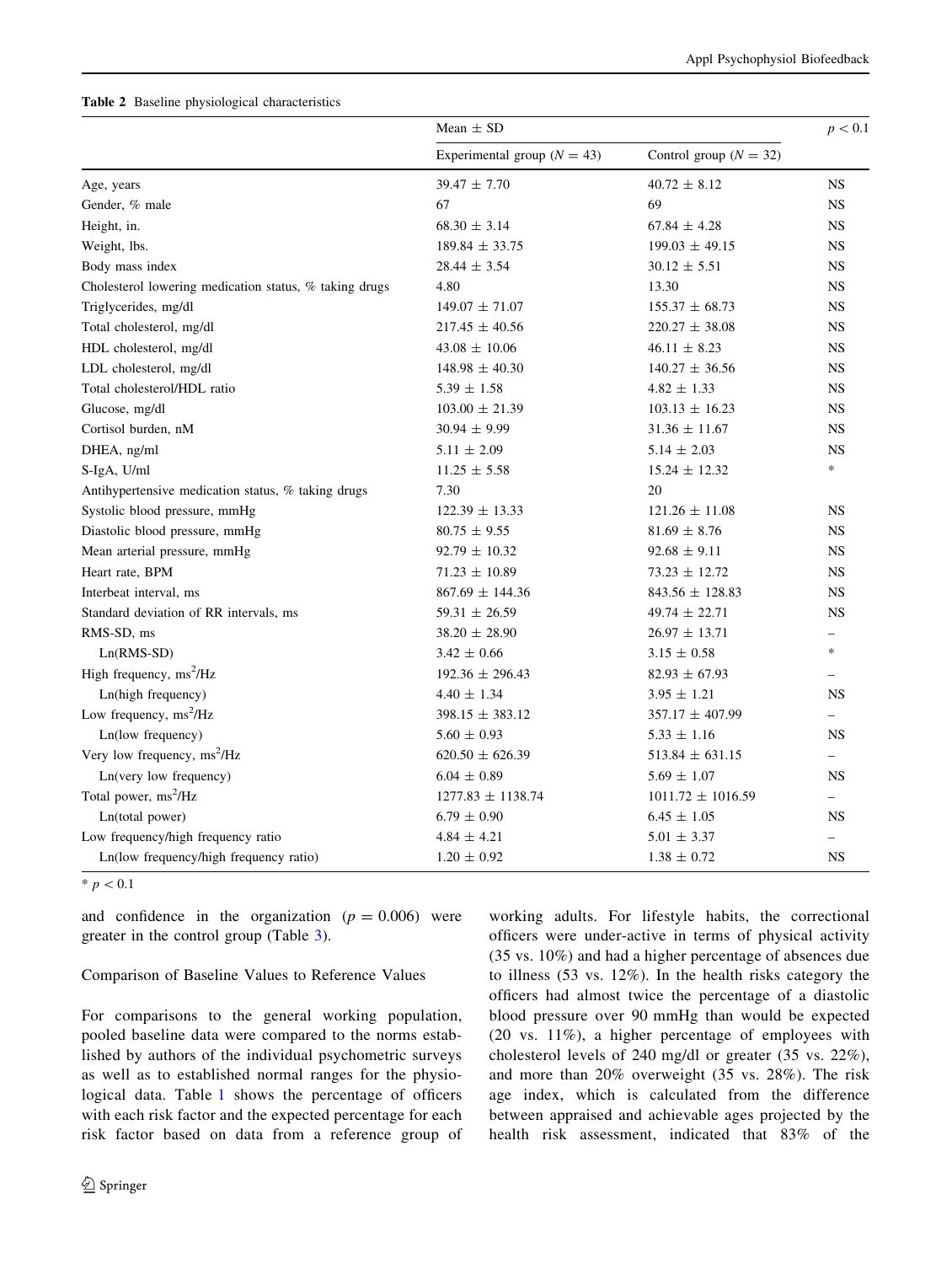<span id="page-8-0"></span>Table 3 Baseline psychological characteristics

|                                                       | Mean $\pm$ SD                   |                            | p < 0.1   |
|-------------------------------------------------------|---------------------------------|----------------------------|-----------|
|                                                       | Experimental group ( $N = 41$ ) | Control group ( $N = 28$ ) |           |
| Personal and organizational quality assessment (POQA) |                                 |                            |           |
| Positive outlook                                      | $4.92 \pm 1.02$                 | $5.02 \pm 1.17$            | NS.       |
| Gratitude                                             | $4.68 \pm 1.14$                 | $4.99 \pm 1.34$            | NS        |
| Motivation                                            | $4.23 \pm 1.04$                 | $4.46 \pm 1.27$            | NS        |
| Calmness                                              | $4.11 \pm 0.94$                 | $4.15 \pm 1.02$            | NS        |
| Fatigue                                               | $3.07 \pm 1.06$                 | $2.90 \pm 1.18$            | NS        |
| Anxiety                                               | $2.67 \pm 0.92$                 | $2.45 \pm 0.53$            | NS        |
| Depression                                            | $1.88 \pm 0.90$                 | $1.74 \pm 0.86$            | NS        |
| Anger                                                 | $2.05 \pm 0.63$                 | $1.74 \pm 0.52$            | $\ast$    |
| Resentfulness                                         | $2.45 \pm 0.69$                 | $2.14 \pm 0.55$            | $\ast$    |
| Stress symptoms                                       | $2.78 \pm 0.97$                 | $2.60 \pm 0.84$            | NS        |
| Work attitude                                         | $5.18 \pm 1.03$                 | $5.77 \pm 0.93$            | $\ast$    |
| Strategic understanding                               | $3.96 \pm 1.05$                 | $4.23 \pm 1.26$            | NS        |
| Manager support                                       | $4.98 \pm 1.18$                 | $5.81 \pm 0.92$            | $\ast$    |
| Goal clarity                                          | $4.59 \pm 1.28$                 | $4.95 \pm 1.15$            | NS        |
| Job challenge                                         | $5.30 \pm 0.94$                 | $5.40 \pm 1.33$            | NS        |
| Value of contribution                                 | $4.96 \pm 1.06$                 | $5.44 \pm 1.42$            | NS        |
| Freedom of expression                                 | $4.40 \pm 1.17$                 | $5.06 \pm 1.22$            | *         |
| Work intensity                                        | $5.00 \pm 1.13$                 | $5.21 \pm 0.98$            | NS        |
| Productivity                                          | $4.90 \pm 0.79$                 | $5.19 \pm 1.11$            | NS        |
| Communication effectiveness                           | $4.34 \pm 1.24$                 | $4.46 \pm 1.28$            | NS        |
| Confidence in the organization                        | $3.29 \pm 1.10$                 | $4.10 \pm 1.16$            | $\ast$    |
| Morale issues                                         | $5.01 \pm 1.47$                 | $4.67 \pm 1.70$            | NS        |
| Time pressure                                         | $4.40 \pm 1.26$                 | $4.29 \pm 0.83$            | NS        |
| Intention to quit                                     | $2.98 \pm 1.52$                 | $2.21 \pm 1.50$            | $\ast$    |
| Brief symptom inventory (BSI)                         |                                 |                            |           |
| Somatization                                          | $0.37 \pm 0.36$                 | $0.34 \pm 0.54$            | NS        |
| Obsessive-compulsive                                  | $0.78 \pm 0.56$                 | $0.70 \pm 0.67$            | NS        |
| Interpersonal sensitivity                             | $0.49 \pm 0.51$                 | $0.49 \pm 0.69$            | <b>NS</b> |
| Depression                                            | $0.38 \pm 0.40$                 | $0.35 \pm 0.68$            | NS        |
| Anxiety                                               | $0.41 \pm 0.38$                 | $0.37 \pm 0.43$            | NS        |
| Hostility                                             | $0.51 \pm 0.38$                 | $0.41 \pm 0.59$            | NS        |
| Phobic anxiety                                        | $0.14 \pm 0.23$                 | $0.16 \pm 0.40$            | <b>NS</b> |
| Paranoid ideation                                     | $0.61 \pm 0.55$                 | $0.50 \pm 0.41$            | NS        |
| Psychoticism                                          | $0.27 \pm 0.39$                 | $0.28 \pm 0.63$            | NS        |
| Global severity index                                 | $0.44 \pm 0.28$                 | $0.40 \pm 0.49$            | NS        |
| Positive symptom distress index                       | $1.26 \pm 0.26$                 | $1.23 \pm 0.38$            | NS        |
| Positive symptom total                                | $17.63 \pm 9.46$                | $15.26 \pm 11.59$          | <b>NS</b> |
| Jenkins activity survey (JAS)                         |                                 |                            |           |
| Type A-overall score                                  | $231.39 \pm 70.46$              | $224.93 \pm 84.45$         | NS        |
| Speed and impatience                                  | $177.20 \pm 57.12$              | $184.89 \pm 71.68$         | NS        |
| Job involvement                                       | $203.00 \pm 40.71$              | $190.79 \pm 38.37$         | NS        |
| Hard-driving and competitive                          | $115.83 \pm 24.43$              | $126.07 \pm 32.03$         | NS        |

correctional officers had this risk factor, compared to only 23% in the reference group. This index is a key indicator of the overall controllable health risk of the respondent (Yen et al. [1991\)](#page-21-0).

As law enforcement personal are known to under-report stress and stress symptoms (McCraty et al. [1999;](#page-20-0) McLaren et al. [1998\)](#page-20-0), additional physiological measures that reflect chronic stress were also included in the study, although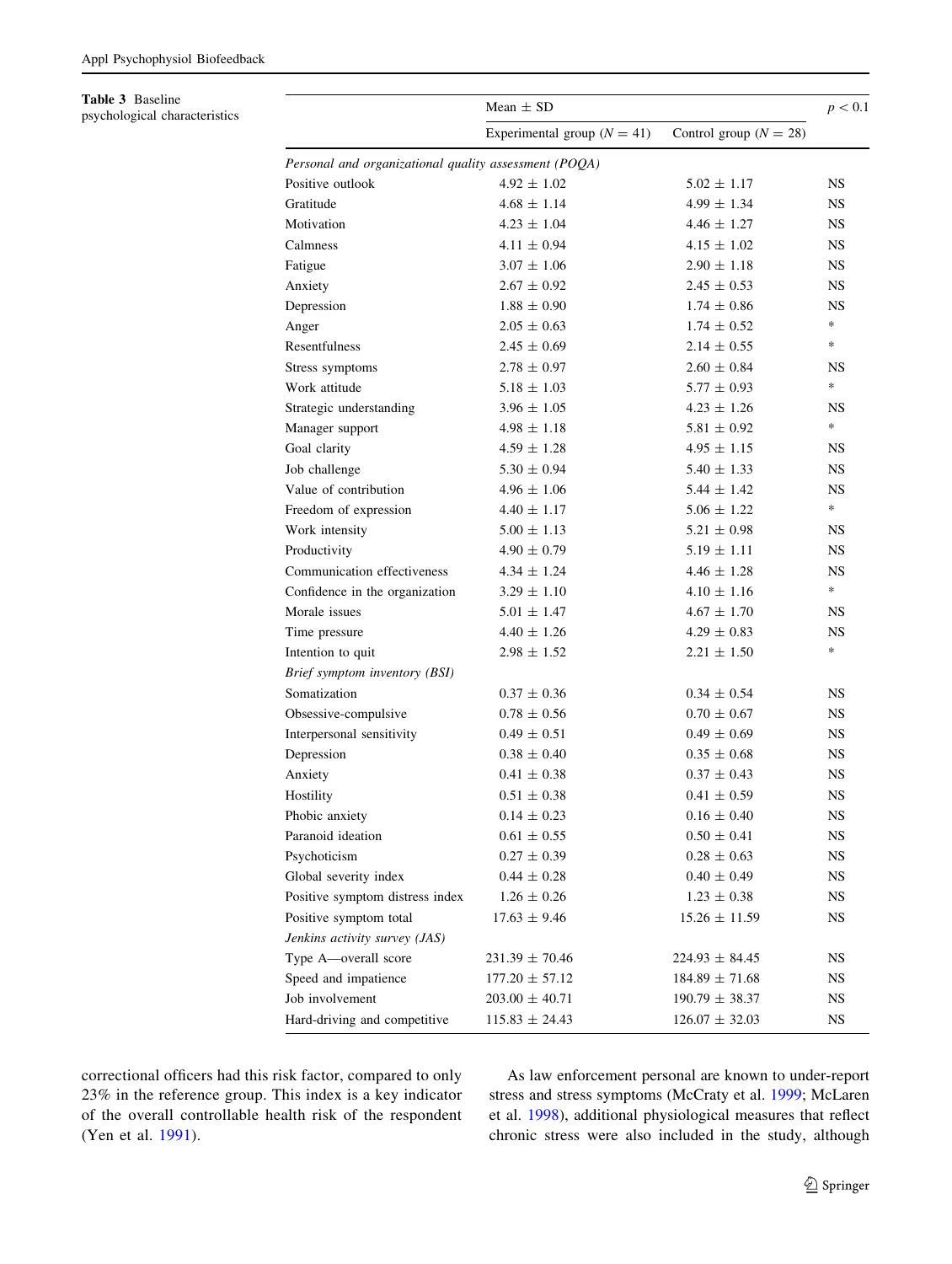they were not used as part of the risk assessment. In this population of correctional officers, 21% had elevated cortisol values equal to or  $>40$  nM, the established cut-off value for high cortisol based on a reference database of over 150,000 individuals (Diagnos-Techs, Inc., Kent, WA). This is double the expected number of individuals that would be predicted based on the general population, suggesting that this study sample had high stress levels.

From the heart rate variability analysis of each participant's baseline ECG, eight measures commonly used in risk assessment were calculated. These were:

### Interbeat Interval

Mean interval between successive heart beats; inverse of heart rate.

### Standard Deviation of R–R Intervals

Provides a measure of overall heart rate variability; correlates with total power.

### RMS-SD

The root mean square of successive differences between normal heartbeats. Reflects the high frequency (fast) beatto-beat variations in heart rate, which provide an estimate of the parasympathetic regulation of the heart; correlates with high frequency power.

# High Frequency Power

Spectral power in the range between 0.15 and 0.4 Hz; reflects parasympathetic or vagal activity. The power in this band corresponds to heart rate variations related to the respiratory cycle, commonly referred to as respiratory sinus arrhythmia.

# Low Frequency Power

Spectral power in the range between 0.04 and 0.15 Hz; can reflect both sympathetic and parasympathetic activity, especially in short-term recordings. Parasympathetic influences are particularly present when respiration rates are below seven breaths per minute (Tiller et al. [1996\)](#page-21-0) or when an individual takes a deep breath. This region was previously called the "baroreceptor range," as it also reflects baroreceptor activity (Malliani [1995](#page-20-0)) and at times blood pressure wave activity and vascular system resonance.

# Very Low Frequency Power

Spectral power in the range between 0.0033 and 0.04 Hz; primarily an index of sympathetic activity. Reduced power in the very low frequency band has been shown to have a stronger association with all-cause mortality than the low frequency and high frequency bands. In addition, low power in the very low frequency band has been shown to be associated with arrhythmically mediated death (Bigger et al. [1992\)](#page-19-0).

### Total Power

Reflects the power in all frequency ranges. Most of the power in this measure derives from the very low frequency band.

### Low Frequency/High Frequency Ratio

Ratio between low frequency and high frequency power. This ratio is sometimes used (primarily in 24-h recordings) to provide a measurement of the relative activity levels of the sympathetic and parasympathetic systems, with a higher number indicating increased sympathetic or reduced parasympathetic activity; however, in some cases this interpretation is misleading, as parasympathetic activity also contributes to power in the low frequency band under certain conditions (see '['Discussion'](#page-15-0)' for further elaboration). For a more detailed explanation of the above measures and their clinical relevance, see the HRV Task Force Report (Task Force of the European Society of Cardiology and the North American Society of Pacing and Electrophysiology 1996).

Of the officers whose HRV were analyzed, 8% were considered to be at increased risk for sudden cardiac death (Singer et al. [1988;](#page-20-0) Villareal et al. [2002](#page-21-0)). Furthermore, from the analysis of the ECG, one officer was identified as having significant ECG abnormalities. As this officer also had high triglycerides and other symptoms, it is highly likely that this condition would have led to a heart attack. This individual and his physician were immediately contacted by the study's physician, who was able to insure that the individual was evaluated, treated, and stabilized.

# Between-group Comparisons

The results of an ANCOVA analysis performed to compare pre–post changes between the experimental and control groups showed no significant differences on either the physiological or psychological measures. This is likely due to the fact that the total number of participants in the study was too low to provide the statistical power required to detect between-group differences. Due to budgetary constraints and cutbacks, the number of participants originally intended to be recruited into the study was reduced by twothirds. In addition, the control group exhibited directional improvements in a variety of the physiological and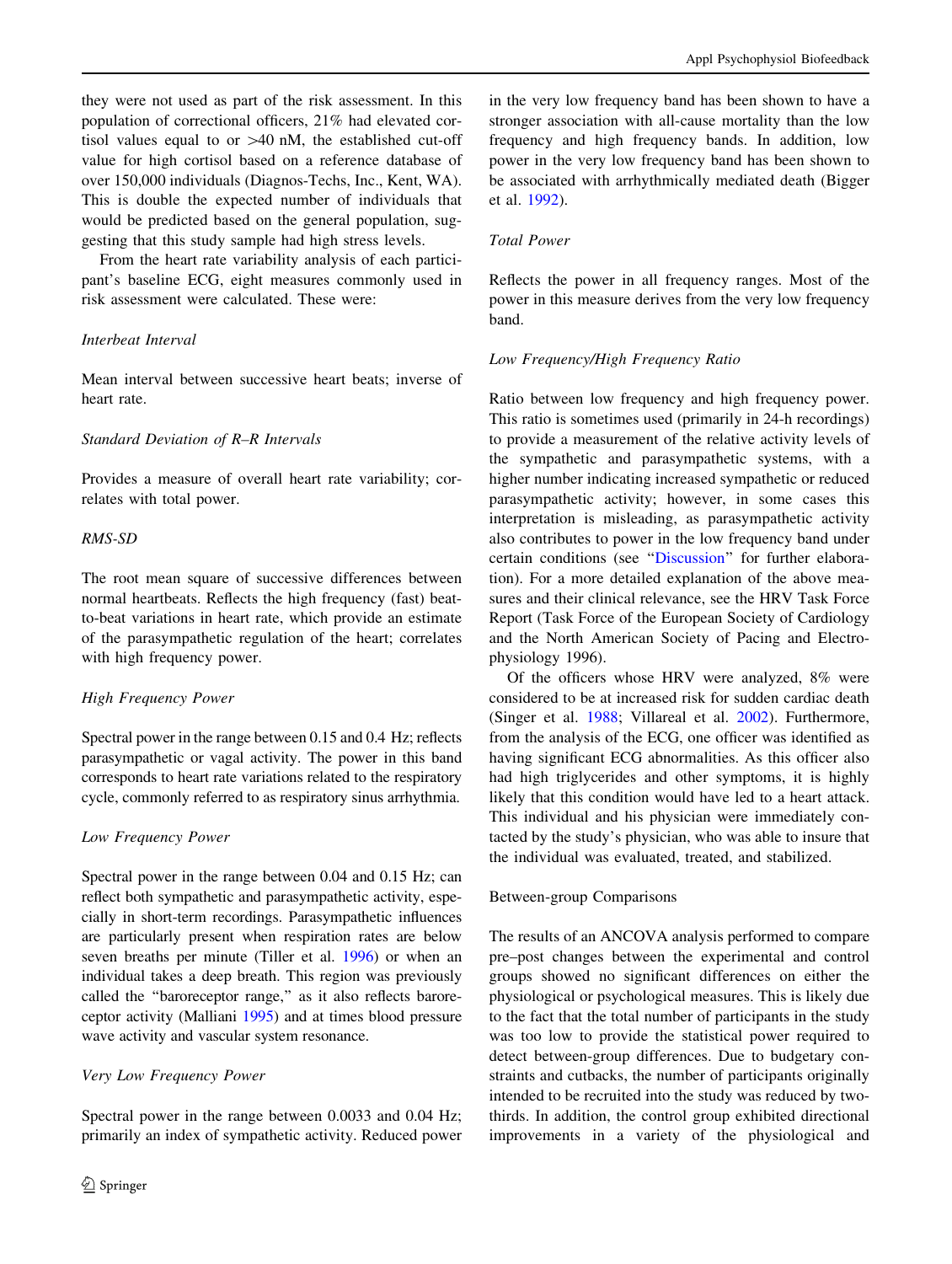psychological measures, which contributed to the lack of significant differences in the between-group analysis.

Based on observations and reports from the worksite, a cross-contamination effect between the experimental and control groups was suspected to have contributed to the directional improvements observed in the control group. To test for the presence of such an effect, a post-study survey, conducted via a telephone interview, was administered to all control group participants. This survey included questions to determine whether control group participants had been exposed to information about the content of the ''Power to Change Performance'' program through interactions with colleagues in the experimental group, or if their own behavior had been influenced by health- and stress-related behavioral changes that had been made by their experimental group colleagues following their training. Several questions were also included to assess other potential factors that might have contributed to the improvements observed in the control group.

The results of this survey provided clear evidence of a cross-contamination effect between the experimental and control groups. For example, 55% of the control group participants reported having knowledge of the ''Power to Change Performance'' program content. Forty-five percent stated that discussing changes their co-workers had made to their diet, exercise, or the way they handled stress had in turn motivated them to make similar changes. It was found that in two separate cases spouses had been assigned, respectively, to the training and control groups. There were also cases where managers who had attended the training program supervised employees in the control group.

The survey results also suggested that the training of the experimental group resulted in improvements in the overall organizational climate that were noticed by and influenced control group participants on a day-to-day basis. For example, 55% of the control group participants felt that their co-workers who had attended the program were noticeably less stressed. There was clearly an enthusiasm about the program that permeated the environment, as 100% of the control group participants reported that their co-workers had indicated that the program was benefiting them, and 100% also stated that they had been looking forward to attending the program.

In addition to cross-contamination issues, the survey revealed that the increased health awareness afforded by the study was also likely a significant factor that inadvertently influenced the improvements in the control group. This is supported by the fact that 84% of the control group participants reported having been motivated to make changes to their diet and exercise routines as a result of having been made aware of their blood pressure, cholesterol, and other health indicators at the initial data collection point.

In sum, the cross-contamination and motivation effects mentioned above likely combined and reinforced each other in the control group, effectively operating as a methods artifact that reduced the expected pre–post differences between the two groups on the psychological and physiological measures.

### Within-group Comparisons

Due to the issues just noted, pre to post changes for the two groups were analyzed separately. The pre–post changes within each group were analyzed using paired-sample ttests. The results are shown in Tables [4](#page-11-0) and [5](#page-12-0) and in Figs. [1](#page-13-0) and [2](#page-14-0).

### Analysis of Experimental Group Pre–Post Changes

The experimental group demonstrated significant pre–post differences in numerous variables tested. In terms of physiological measures, the experimental group participants demonstrated significant reductions in total cholesterol ( $p\lt 0.001$ ), LDL cholesterol levels ( $p\lt 0.001$ ), the total cholesterol/HDL ratio ( $p < 0.001$ ), and glucose levels ( $p < 0.01$ ) from pre- to post-training. The Adrenal Stress Index showed a significant reduction in DHEA  $(p<0.001)$ . The group also exhibited significant changes in a number of cardiovascular variables, including significant reductions in mean arterial pressure ( $p < 0.001$ ) and in both systolic ( $p<0.001$ ) and diastolic ( $p<0.01$ ) blood pressure, and a significant reduction in mean heart rate  $(p<0.05)$ . In measures of heart rate variability/autonomic function, they showed a significant increase in the low frequency/high frequency ratio ( $p<0.05$ ).

In terms of psychological and work-related measures, on the POQA the experimental group demonstrated significant increases in scales measuring productivity ( $p<0.01$ ), motivation ( $p\lt 0.01$ ), goal clarity ( $p\lt 0.05$ ), perceived manager support ( $p<0.05$ ), gratitude ( $p<0.05$ ), and positive outlook  $(p\lt 0.05)$ , and significant reductions in anger  $(p\lt 0.05)$  and fatigue ( $p < 0.05$ ). On the BSI, the group exhibited significant reductions ( $p < 0.05$ ) in hostility, interpersonal sensitivity (feelings of personal inadequacy, inferiority and selfdoubt), paranoid ideation (fearfulness, suspiciousness and mistrust), and the positive symptom total—a measure of overall psychological distress. Finally, the JAS results for the experimental group revealed significant reductions in the global scale measuring the Type A behavior pattern  $(p<0.05)$  and in speed and impatience  $(p<0.05)$ .

### Analysis of Control Group Pre–Post Changes

In terms of physiological measures, the control group showed significant reductions  $(p<0.05)$  in total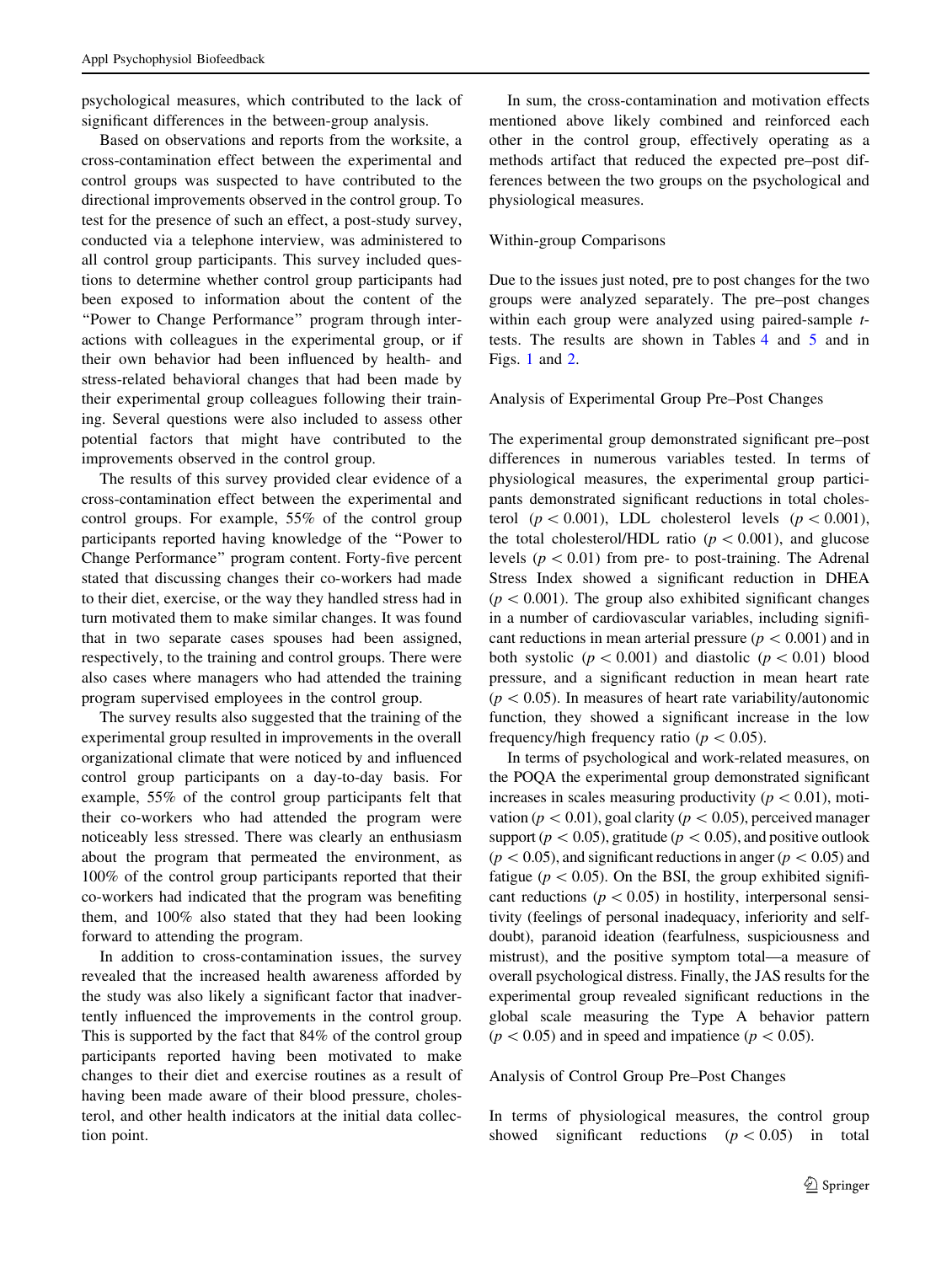#### <span id="page-11-0"></span>Table 4 Pre–post physiological changes

|                                             |                   | Experimental group ( $N = 43$ ) |                          |                          |                   | Control group ( $N = 32$ ) |                          |                          |
|---------------------------------------------|-------------------|---------------------------------|--------------------------|--------------------------|-------------------|----------------------------|--------------------------|--------------------------|
|                                             | Paired difference |                                 | $\boldsymbol{t}$         | p<                       | Paired difference |                            | $\boldsymbol{t}$         | p<                       |
|                                             | Mean              | <b>SD</b>                       |                          |                          | Mean              | <b>SD</b>                  |                          |                          |
| Weight, lbs.                                | $-1.52$           | 5.68                            | 1.76                     | <b>NS</b>                | $-2.17$           | 6.27                       | 1.96                     | <b>NS</b>                |
| Body mass index                             | $-0.22$           | 0.86                            | 1.69                     | $_{\rm NS}$              | $-0.33$           | 0.91                       | 2.02                     | <b>NS</b>                |
| Triglycerides, mg/dl                        | $-12.64$          | 44.81                           | 1.83                     | <b>NS</b>                | $-6.30$           | 48.28                      | 0.68                     | <b>NS</b>                |
| Total cholesterol, mg/dl                    | $-17.73$          | 29.61                           | 3.79                     | 0.001                    | $-15.33$          | 32.18                      | 2.61                     | 0.05                     |
| HDL cholesterol, mg/dl                      | $-0.81$           | 3.85                            | 1.26                     | NS                       | $-1.86$           | 4.32                       | 2.28                     | 0.05                     |
| LDL cholesterol, mg/dl                      | $-19.93$          | 31.94                           | 4.04                     | 0.001                    | $-11.00$          | 30.84                      | 1.92                     | <b>NS</b>                |
| Total cholesterol/HDL ratio                 | $-0.52$           | 0.88                            | 3.84                     | 0.001                    | $-0.05$           | 0.84                       | 0.35                     | <b>NS</b>                |
| Glucose, mg/dl                              | $-5.62$           | 10.50                           | 3.47                     | 0.01                     | $-4.50$           | 11.56                      | 2.13                     | 0.05                     |
| Cortisol burden, nM                         | $-3.45$           | 12.14                           | 1.33                     | $_{\rm NS}$              | $-3.45$           | 12.14                      | 1.33                     | <b>NS</b>                |
| DHEA, ng/ml                                 | $-2.45$           | 1.82                            | 6.33                     | 0.001                    | $-1.06$           | 3.25                       | 1.34                     | <b>NS</b>                |
| S-IgA, U/ml                                 | 2.68              | 6.54                            | $-1.92$                  | <b>NS</b>                | $-1.06$           | 3.25                       | 1.34                     | <b>NS</b>                |
| Systolic blood pressure, mmHg               | $-5.74$           | 9.06                            | 4.06                     | 0.001                    | $-3.34$           | 9.13                       | 2.00                     | <b>NS</b>                |
| Diastolic blood pressure, mmHg              | $-3.46$           | 6.70                            | 3.30                     | 0.01                     | $-2.01$           | 6.97                       | 1.58                     | <b>NS</b>                |
| Mean arterial pressure, mmHg                | $-4.70$           | 7.37                            | 4.08                     | 0.001                    | $-2.60$           | 7.81                       | 1.82                     | <b>NS</b>                |
| Heart rate, BPM                             | $-3.29$           | 9.01                            |                          | $\overline{\phantom{0}}$ | $-4.31$           | 10.27                      |                          | $\overline{\phantom{0}}$ |
| Interbeat interval, ms                      | 38.65             | 106.68                          | $-2.32$                  | 0.05                     | 44.54             | 118.15                     | $-1.96$                  | <b>NS</b>                |
| Standard deviation of RR intervals, ms      | $-3.53$           | 21.25                           | 1.06                     | <b>NS</b>                | 3.99              | 16.07                      | $-1.29$                  | <b>NS</b>                |
| RMS-SD, ms                                  | $-2.37$           | 20.19                           |                          | $\equiv$                 | 2.15              | 11.89                      | $\overline{\phantom{0}}$ |                          |
| $Ln(RMS-SD)$                                | $0.01\,$          | 0.46                            | $-0.07$                  | <b>NS</b>                | 0.06              | 0.44                       | $-0.72$                  | <b>NS</b>                |
| High frequency, $\text{ms}^2/\text{Hz}$     | $-50.46$          | 219.31                          |                          | $\overline{\phantom{0}}$ | 8.73              | 78.54                      | $\overline{\phantom{0}}$ |                          |
| Ln(high frequency)                          | $-0.08$           | 0.83                            | 0.60                     | <b>NS</b>                | $-0.03$           | 0.85                       | 0.21                     | <b>NS</b>                |
| Low frequency, $\text{ms}^2/\text{Hz}$      | 75.96             | 280.30                          | $\overline{\phantom{0}}$ | $\overline{\phantom{0}}$ | 153.37            | 454.43                     |                          |                          |
| Ln(low frequency)                           | 0.21              | 0.72                            | $-1.89$                  | <b>NS</b>                | 0.07              | 0.90                       | $-0.39$                  | <b>NS</b>                |
| Very low frequency, $\text{ms}^2/\text{Hz}$ | $-6.97$           | 903.03                          |                          | $\qquad \qquad -$        | 33.19             | 404.76                     |                          |                          |
| Ln(very low frequency)                      | $-0.05$           | 0.84                            | 0.37                     | <b>NS</b>                | 0.29              | 0.83                       | $-1.82$                  | <b>NS</b>                |
| Total power, ms <sup>2</sup> /Hz            | $-4.75$           | 1235.11                         |                          | $\overline{\phantom{0}}$ | 192.38            | 774.63                     | $\overline{\phantom{0}}$ |                          |
| Ln(total power)                             | 0.04              | 0.71                            | $-0.39$                  | <b>NS</b>                | 0.22              | 0.81                       | $-1.39$                  | <b>NS</b>                |
| Low frequency/high frequency ratio          | 2.01              | 4.82                            |                          | $\qquad \qquad -$        | 2.03              | 5.38                       |                          |                          |
| Ln(low frequency/high frequency ratio)      | 0.29              | 0.82                            | $-2.27$                  | 0.05                     | 0.10              | 0.62                       | $-0.86$                  | <b>NS</b>                |

cholesterol, HDL cholesterol, and glucose levels. No significant differences were observed in measures of heart rate variability/autonomic function. Regarding psychological and work-related measures, the control group showed significant reductions in work attitude ( $p < 0.01$ ) and confidence in the organization ( $p \lt 0.05$ ), and a significant increase in depression ( $p < 0.05$ ), as measured by the POQA. There were no significant pre–post changes on the BSI or the JAS.

### Correlation Analysis

A correlation analysis was performed separately for each group (at baseline and post-intervention; see ''[Appendix](#page-17-0)'') to identify patterns of relationships among the 14 psychological measures that were found significant in the paired t-tests of pre–post changes. Given that the predicted effects of the intervention are to improve emotional states, work attitudes, and psychosocial disposition in the experimental group, we should expect to observe a pattern of correlations among the psychological measures consistent with these expectations.2

Starting first with the baseline results, in broad terms the intervention and control groups have a similar frequency (30 and 31 significant correlations, respectively) and pattern of significant correlations, which, with few exceptions—the 0.404 correlation between Fatigue and Goal Clarity in the intervention group being one—appear consistent with theoretical expectations. One notable

 $\overline{2\ A}$  full correlation analysis for each group, at baseline and postintervention, of the relationship between the physiological and the psychological variables produced few significant relationships of note and so has not been presented here.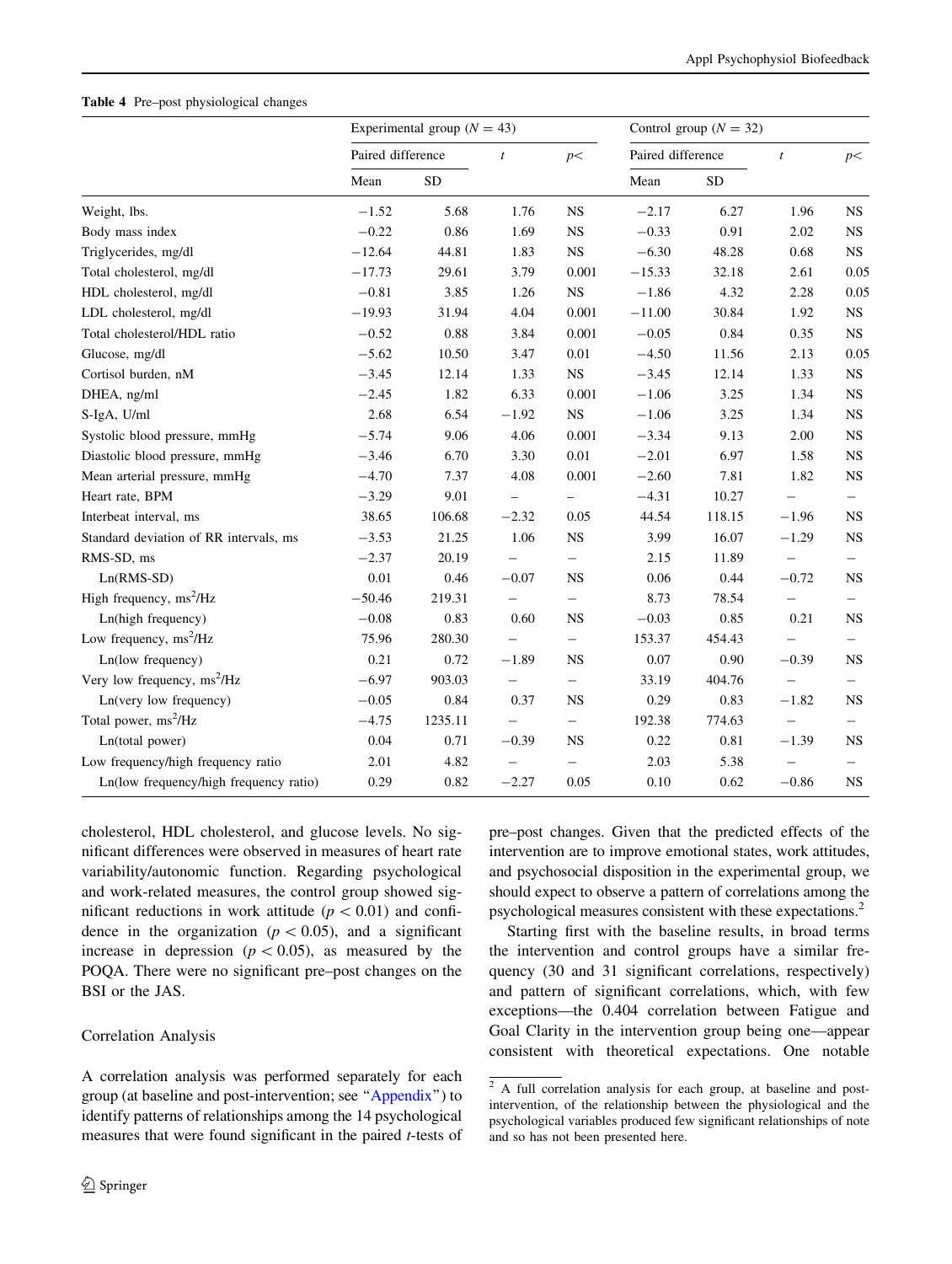### <span id="page-12-0"></span>Table 5 Pre-post psychological changes

|                                                       |                   | Experimental group ( $N = 41$ ) |                  |             |                   | Control group ( $N = 28$ ) |                  |             |
|-------------------------------------------------------|-------------------|---------------------------------|------------------|-------------|-------------------|----------------------------|------------------|-------------|
|                                                       | Paired difference |                                 | $\boldsymbol{t}$ | p<          | Paired difference |                            | $\boldsymbol{t}$ | p<          |
|                                                       | Mean              | <b>SD</b>                       |                  |             | Mean              | <b>SD</b>                  |                  |             |
| Personal and organizational quality assessment (POQA) |                   |                                 |                  |             |                   |                            |                  |             |
| Positive outlook                                      | 0.33              | 0.89                            | $-2.33$          | 0.05        | $-0.01$           | 0.83                       | 0.08             | $_{\rm NS}$ |
| Gratitude                                             | 0.43              | 1.17                            | $-2.36$          | 0.05        | 0.27              | 1.26                       | $-1.06$          | <b>NS</b>   |
| Motivation                                            | 0.43              | 0.82                            | $-3.38$          | 0.01        | 0.13              | 0.91                       | $-0.70$          | $_{\rm NS}$ |
| Calmness                                              | 0.30              | 1.08                            | $-1.78$          | <b>NS</b>   | 0.11              | 0.92                       | $-0.62$          | <b>NS</b>   |
| Fatigue                                               | $-0.37$           | 1.16                            | 2.03             | 0.05        | $-0.11$           | 0.96                       | 0.56             | <b>NS</b>   |
| Anxiety                                               | $-0.17$           | 0.89                            | 1.22             | <b>NS</b>   | 0.23              | 0.87                       | $-1.30$          | <b>NS</b>   |
| Depression                                            | $-0.08$           | 0.76                            | 0.63             | $_{\rm NS}$ | 0.24              | 0.49                       | $-2.47$          | 0.05        |
| Anger                                                 | $-0.19$           | 0.56                            | 2.18             | 0.05        | $-0.06$           | 0.46                       | 0.68             | $_{\rm NS}$ |
| Resentfulness                                         | $-0.16$           | 0.86                            | 1.18             | $_{\rm NS}$ | 0.07              | 0.48                       | $-0.77$          | $_{\rm NS}$ |
| Stress symptoms                                       | $-0.23$           | 1.02                            | 1.42             | <b>NS</b>   | $-0.04$           | 0.58                       | 0.38             | <b>NS</b>   |
| Work attitude                                         | 0.07              | 0.84                            | $-0.53$          | $_{\rm NS}$ | $-0.37$           | 0.54                       | 3.47             | 0.01        |
| Strategic understanding                               | $-0.09$           | 1.12                            | 0.53             | <b>NS</b>   | 0.03              | 1.16                       | $-0.14$          | <b>NS</b>   |
| Manager support                                       | 0.30              | 0.83                            | $-2.29$          | 0.05        | $-0.36$           | 1.00                       | 1.85             | $_{\rm NS}$ |
| Goal clarity                                          | 0.33              | 0.90                            | $-2.36$          | 0.05        | 0.12              | 1.21                       | $-0.48$          | <b>NS</b>   |
| Job challenge                                         | $-0.17$           | 0.77                            | 1.46             | $_{\rm NS}$ | $-0.29$           | 0.97                       | 1.55             | $_{\rm NS}$ |
| Value of contribution                                 | 0.02              | 0.95                            | $-0.11$          | $_{\rm NS}$ | $-0.05$           | 0.95                       | 0.28             | <b>NS</b>   |
| Freedom of expression                                 | 0.08              | 1.24                            | $-0.43$          | $_{\rm NS}$ | 0.04              | 0.99                       | $-0.23$          | $_{\rm NS}$ |
| Work intensity                                        | 0.16              | 0.82                            | $-1.26$          | <b>NS</b>   | 0.08              | 0.78                       | $-0.50$          | <b>NS</b>   |
| Productivity                                          | 0.33              | 0.74                            | $-2.84$          | 0.01        | 0.03              | 1.02                       | $-0.16$          | $_{\rm NS}$ |
| Communication effectiveness                           | 0.29              | 1.22                            | $-1.54$          | $_{\rm NS}$ | 0.42              | 1.41                       | $-1.49$          | <b>NS</b>   |
| Confidence in the organization                        | 0.03              | 1.12                            | $-0.14$          | $_{\rm NS}$ | $-0.38$           | 0.82                       | 2.36             | 0.05        |
| Morale issues                                         | $-0.06$           | 1.47                            | 0.27             | $_{\rm NS}$ | 0.02              | 1.76                       | $-0.06$          | <b>NS</b>   |
| Time pressure                                         | $-0.20$           | 1.08                            | 1.21             | $_{\rm NS}$ | $-0.13$           | 1.28                       | 0.54             | $_{\rm NS}$ |
| Intention to quit                                     | $-0.04$           | 1.49                            | 0.16             | <b>NS</b>   | 0.23              | 0.94                       | $-1.25$          | <b>NS</b>   |
| Brief symptom inventory (BSI)                         |                   |                                 |                  |             |                   |                            |                  |             |
| Somatization                                          | $-0.08$           | 0.44                            | 1.18             | <b>NS</b>   | $-0.03$           | 0.57                       | 0.32             | <b>NS</b>   |
| Obsessive-compulsive                                  | $-0.17$           | 0.55                            | 1.95             | <b>NS</b>   | $-0.05$           | 0.73                       | 0.38             | $_{\rm NS}$ |
| Interpersonal sensitivity                             | $-0.19$           | 0.55                            | 2.16             | 0.05        | $-0.10$           | 0.62                       | 0.84             | <b>NS</b>   |
| Depression                                            | $-0.09$           | 0.64                            | 0.86             | <b>NS</b>   | $-0.01$           | 0.59                       | 0.05             | $_{\rm NS}$ |
| Anxiety                                               | $-0.13$           | 0.49                            | 1.70             | <b>NS</b>   | $-0.04$           | 0.43                       | 0.46             | <b>NS</b>   |
| Hostility                                             | $-0.15$           | 0.43                            | 2.13             | $0.05\,$    | $-0.16$           | 0.48                       | 1.73             | $_{\rm NS}$ |
| Phobic anxiety                                        | $\!-0.01\!$       | 0.36                            | 0.09             | $_{\rm NS}$ | $-0.11$           | 0.39                       | 1.55             | NS          |
| Paranoid ideation                                     | $-0.17$           | 0.50                            | 2.19             | 0.05        | $-0.01$           | 0.41                       | 0.16             | $_{\rm NS}$ |
| Psychoticism                                          | $-0.04$           | 0.38                            | 0.67             | <b>NS</b>   | $0.00\,$          | 0.51                       | $0.02\,$         | $_{\rm NS}$ |
| Global severity index                                 | $-0.11$           | 0.37                            | 1.88             | $_{\rm NS}$ | $-0.05$           | 0.44                       | 0.62             | $_{\rm NS}$ |
| Positive symptom distress index                       | $-0.07$           | 0.32                            | 1.34             | <b>NS</b>   | $0.00\,$          | 0.39                       | $-0.03$          | NS          |
| Positive symptom total                                | $-4.53$           | 11.11                           | 2.57             | 0.05        | $-0.67$           | 9.20                       | 0.38             | NS          |
| Jenkins activity survey (JAS)                         |                   |                                 |                  |             |                   |                            |                  |             |
| Type A-overall score                                  | $-14.59$          | 45.97                           | 2.03             | 0.05        | $-13.79$          | 52.03                      | 1.40             | NS          |
| Speed and impatience                                  | $-17.90$          | 44.05                           | 2.60             | 0.05        | $-14.61$          | 39.86                      | 1.94             | NS          |
| Job involvement                                       | $-5.76$           | 31.43                           | 1.17             | <b>NS</b>   | $-8.29$           | 29.31                      | 1.50             | $_{\rm NS}$ |
| Hard-driving and competitive                          | $-0.71$           | 22.79                           | 0.20             | <b>NS</b>   | $-4.89$           | 19.88                      | 1.30             | NS          |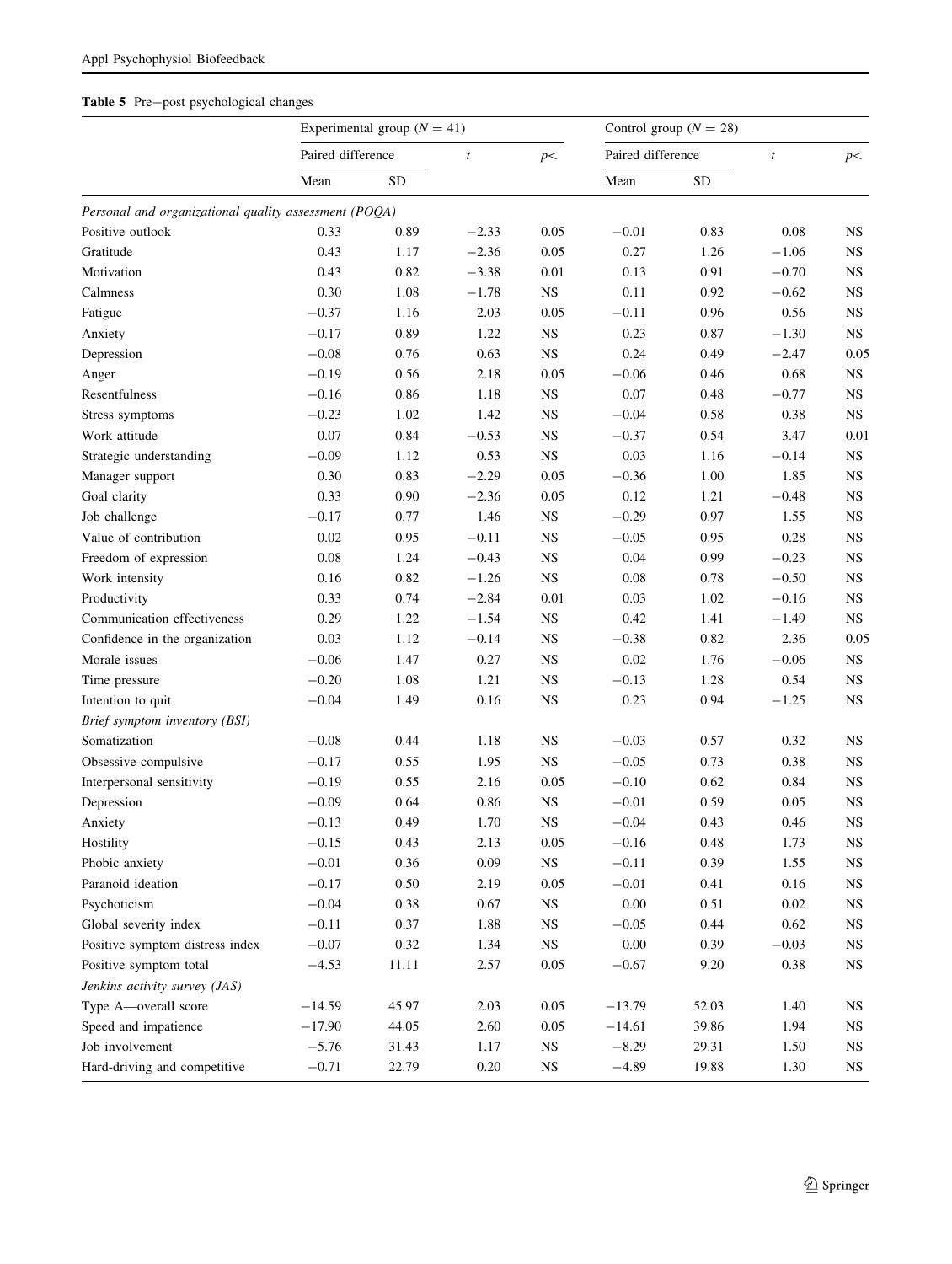<span id="page-13-0"></span>

**Experimental Group: Physiological Measures Before and After Intervention**

Fig. 1 Physiological measures before and after intervention among participants in experimental group. Bar graphs illustrate physiological variables in the experimental group, measured before and 3 months after the intervention program. The group showed

significant reductions in total cholesterol, LDL cholesterol, blood glucose levels, systolic and diastolic blood pressure, and heart rate after the intervention. \*  $p < 0.05$ , \*\*  $p < 0.01$ , \*\*\*  $p < 0.001$ 

difference is that while most of the significant correlations (26/30) in the intervention group were in the low to moderate range  $(r = 0.312{\text -}0.494)$ , in the control group most (22/31) were in the moderately strong to high range  $(r = 0.501 - 0.876).$ 

Comparing these results to the post-intervention results, it is evident that while the incidence and pattern of significant correlations for the control group are broadly similar to those at baseline, a notable shift is clearly apparent for the intervention group. This shift is evident in the increased number of significant correlations (from 30 to 47); the greater strength of these correlations (16 in the moderately strong to high range;  $r = 0.502-$ 0.719); and in the pattern of significant relationships. While space limitations do not permit a detailed analysis of the substantive changes, we will briefly highlight three patterns of note.

The first is that the pattern of 47 significant correlations appears to reflect a post-intervention shift in emotional experience in the experimental group, toward more appropriate and healthier interrelationships among most of the variables. For example, the positive correlation between gratitude and motivation (0.531) shows that strengthened feelings of gratitude and motivation found in the t-tests above likely reinforce each other, while the negative correlation between gratitude and depression  $(-0.426)$  indicates that strengthened feelings of gratitude appear to mitigate feelings of depression.

The second pattern of note is the post-intervention emergence of significant correlations between the BSI and JAS measures of psychosocial disposition and the POQAwork-related attitudes (only two significant correlations were found pre-intervention, whereas post-intervention ten are observed).

The final pattern we note here is pre to post-intervention incidence of significant correlations involving depression (an increase of seven correlates), productivity (an increase of 5), and gratitude (an increase of 4). Overall, the impression is one of a marked shift in the experimental group toward healthier and more appropriate interrelationships among emotions, psychosocial dispositions, and work attitudes. Whether this shift has also involved a greater conscious understanding of these interrelationships is an important question for future research.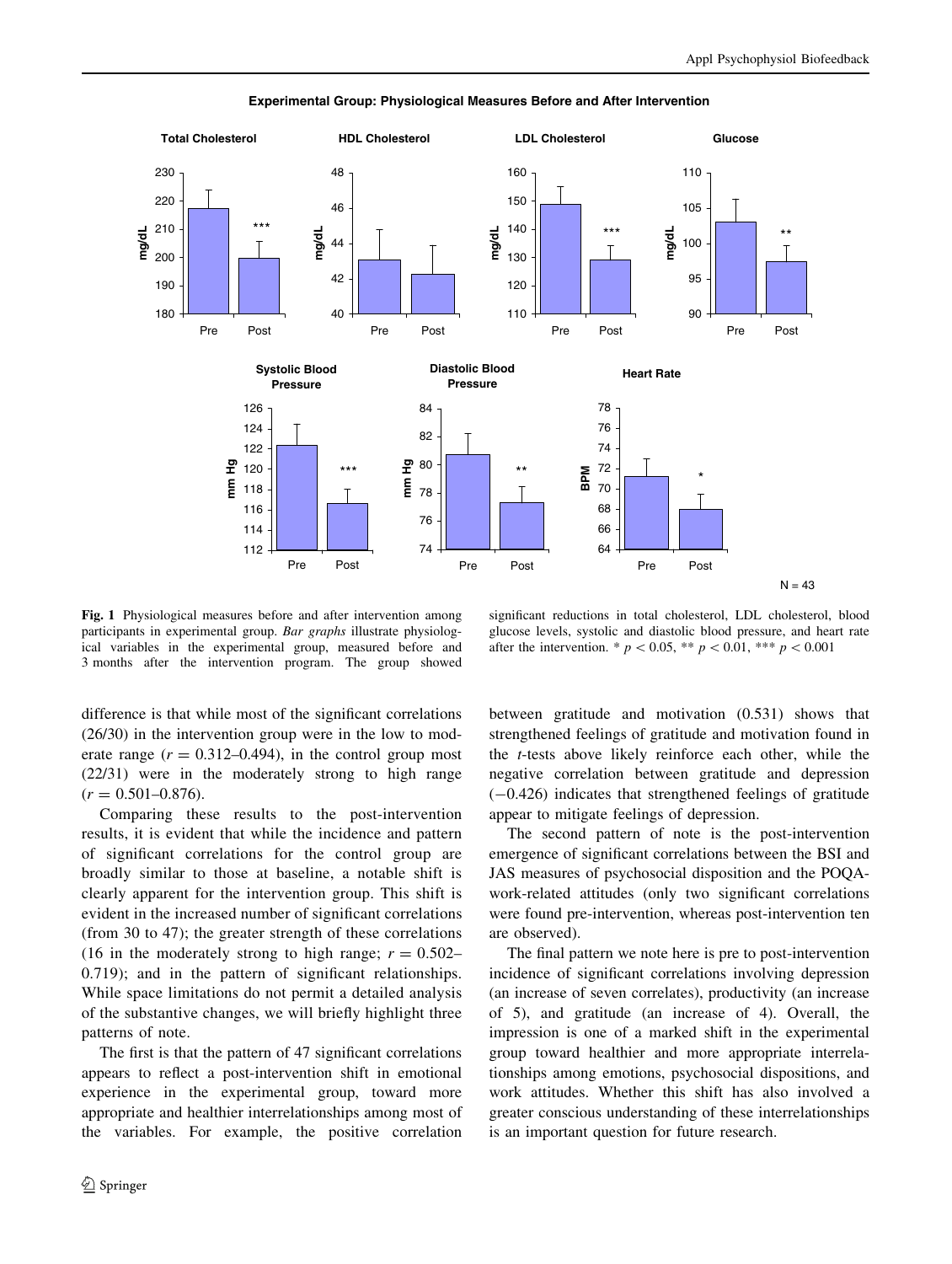<span id="page-14-0"></span>

#### **Control Group: Physiological Measures Before and After Intervention**

Fig. 2 Physiological measures before and after intervention among participants in control group. Bar graphs illustrate physiological variables in the control group, measured at baseline and 3 months

later. The group showed significant reductions in total cholesterol, HDL cholesterol, and blood glucose levels at the 3-months measurement point.  $* p < 0.05$ 

### Program Evaluations

Written program evaluations completed by all experimental group participants revealed some important insights, both in identifying the most prominent sources of workplace stress and in assessing the intervention's perceived relevance, applicability, and effectiveness in meeting the needs of this population. Issues relating to managing and dealing with staff and co-worker interpersonal relations were most frequently cited as the greatest challenge faced by participants in the workplace, followed closely by dealing with stress after an incident. Overall, the program was rated highly by the great majority of the officers and appears to directly address issues relevant to correctional officers and the goals of the organization. The Intuitive Listening technique, Freeze-Frame technique, and heart rhythm coherence feedback technology were most frequently cited as the aspects of the program that participants found most relevant. On a question asking what aspects of the program they would improve, the most common response was ''None,'' followed by suggestions to increase the duration of the training. Finally, in the section of the evaluation that asked officers to express any additional comments or suggestions they might have, the most common recommendation, expressed by the majority of officers who participated, was that the program be provided for all staff.

These findings are corroborated by the results of an analysis of post-study telephone interviews conducted with experimental group participants. Of the twenty participants who were able to be located for interviewing, 19 (95%) said that they found the program's tools ''useful.'' When asked how often they used the tools, 17 (85%) reported using the tools at least three times a week, of which 11 (65%) said they used the tools daily or more often.

### Risk Factor Reduction Cost Analysis

An analysis was performed to determine the projected cost savings to the organization that would likely result from the reduction in participants' health risk factors. Separate calculations were performed to determine projected changes in health care costs and in absentee costs.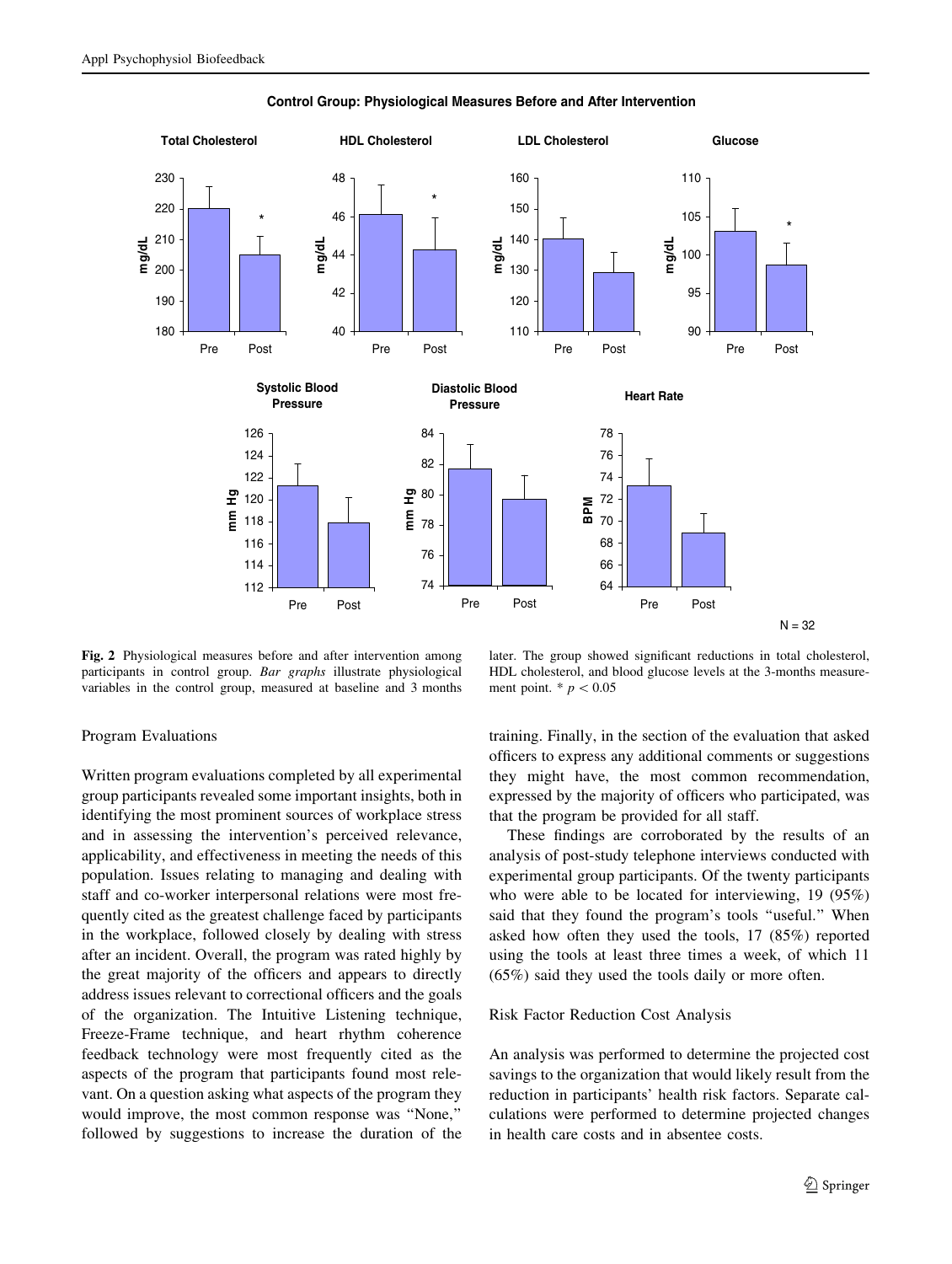<span id="page-15-0"></span>A number of health risk factors have been shown to be associated with higher health care costs (Table [1](#page-2-0)). The presence of multiple risk factors provides a better prediction of future costs than any single factor (Aldana [2001](#page-19-0)). Studies by Yen et al. ([1991\)](#page-21-0) established annual health care costs associated with multiple risk factors. It was found that annual health care costs for the group with zero health risk factors were only 37% of average; the group with one risk factor had costs 70% of average; employees with two or three risk factors had medical costs that were 105% of average; those with four or five risk factors had medical costs that were at 139%; and those with six or more risk factors had the highest medical costs, at 301% of average.

In examining the baseline data for the experimental group, it was found that 8% of this sample had only one risk factor, 49% had two or three risk factors, 38% had four or five risk factors and 5% had six or more risk factors. Of the control group, 13% had one risk factor, 43% had two or three risk factors, 39% had four or five risk factors, and 4% had six or more. At the completion of the study, 43% of the experimental group participants had reduced a sufficient number of their risk factors to place them into a lower projected cost status, whereas the percentage of control group participants who lowered their projected cost status was only 26% (Fig. 3). For both groups these



### **Impact of Risk Factor Changes on Health Care Cost Status**

Fig. 3 Impact of risk factor changes on health care cost status. Illustrates changes in health care cost status, based on number of health risk factors in the experimental and control groups over the study period. Reductions in cost status were achieved by 43% of the experimental group 3 months after the intervention program and by 26% of the control group over this same time period

improvements were primarily due to reductions in cholesterol, diastolic blood pressure, and the risk age index. The experimental group also had risk reduction in systolic blood pressure, and improved life satisfaction and increased regular exercise.

An analysis was performed to calculate the projected health care cost savings that would result from the reduction in risk factors. Because actual annual medical costs were unavailable, we used the US Department of Health and Human Services/Center for Disease Control, National Center for Health Statistics' figure of \$5,219, the average national health expenditure per capita for 2004 (the most recent year available at the time of the study) to represent the average annual medical cost per employee. By multiplying the average health expenditure by each participant's riskrelated proportion of this cost, the projected health care cost for each participant was determined. For example, a participant with four health risk factors has a projected annual health care cost of \$7,129 (\$5,129  $\times$  139% = \$7,129). The mean difference between pre- and post-intervention projected health care costs was calculated for both the experimental and control groups. Using this procedure, a pre-intervention average health care cost of \$6,556 was projected for each employee in the experimental group. At the end of the study, the projected average health care cost per employee was reduced to \$5,377, resulting in an average annual savings of \$1,179 per employee. The control group's pre-intervention projected average health care cost per employee was \$6,381. At the end of the study, the projected cost per employee was reduced to \$5,995, resulting in an annual savings of \$386 per employee.

### Discussion

This study was initiated by the State of California Commission on Correctional Peace Officer Standards and Training (CPOST) to determine if the Power to Change Performance stress and health risk reduction program was an effective intervention to help correctional peace officers reduce the high levels of stress they face on a daily basis; to determine if these officers have increased health risks; and if so, to determine whether these risks could be reduced by this intervention. The physiological measures were considered important aspects of the research, as law enforcement personnel have the tendency to under-report stress levels and stress symptoms (McCraty et al. [1999\)](#page-20-0). It has been suggested by a number of researchers that law enforcement affords a professional environment that encourages emotional detachment from others as well as from workers' own feelings. This may explain officers' tendency to under-report their stress levels (Blackmore [1978](#page-19-0); Coman and Evans [1991](#page-20-0); Sewell [1981](#page-20-0)). The repercussions of this clearly extend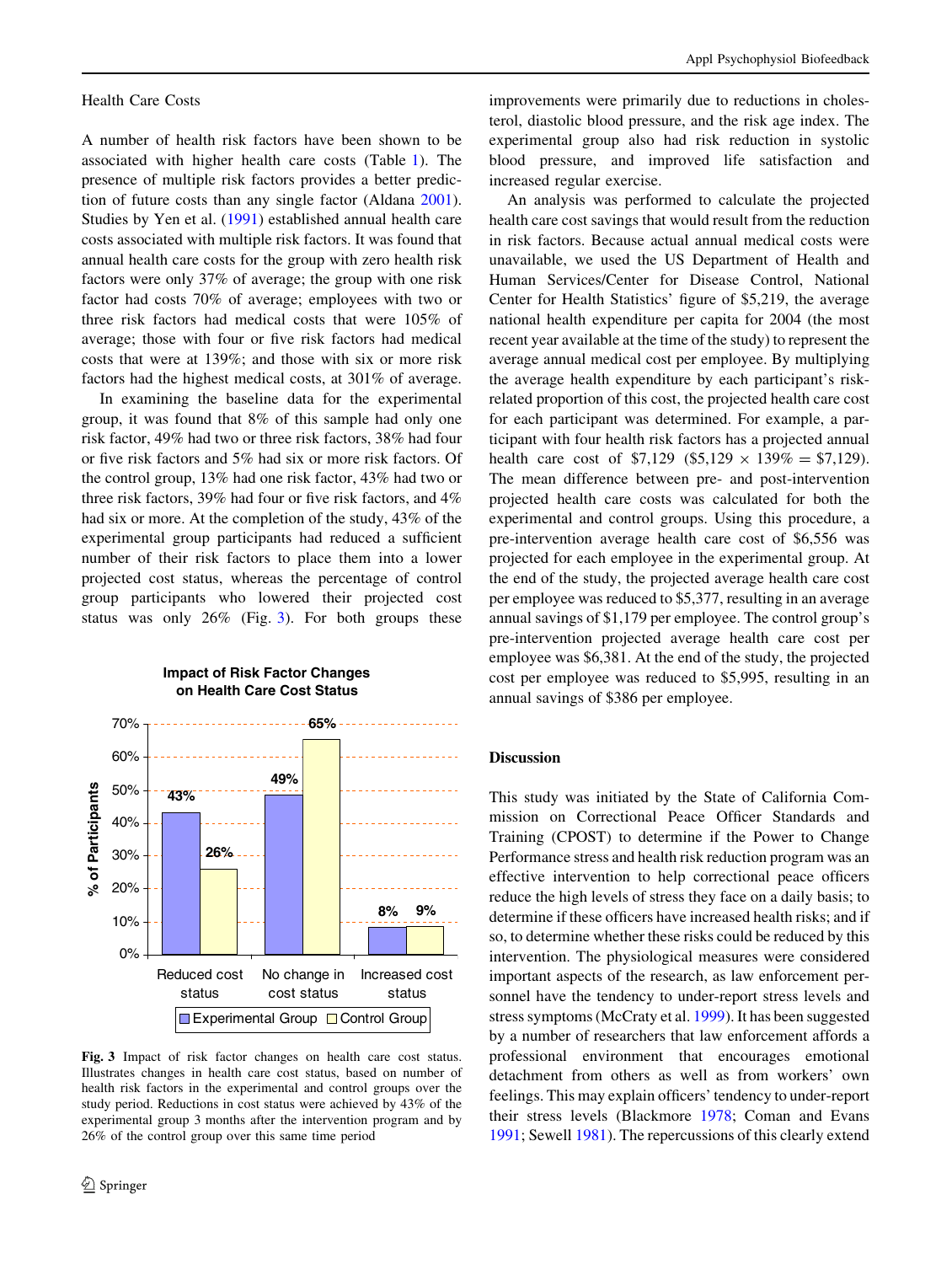to officers' families, where it is reflected in poor relationships with spouses and children and the notably high rates of marital disruption and divorce known to exist within this profession (Coman and Evans [1991;](#page-20-0) Jackson and Malasch [1982;](#page-20-0) Territo and Vetter [1981\)](#page-21-0).

Overall, the emotion self-regulation and communication techniques, together with the HRV biofeedback component of the program, appear to have helped the officers to manage the unavoidable sources of stress they face and to reduce the impact of this stress on their health. The analysis of within-group changes indicated that numerous significant improvements were realized by the implementation of the intervention. The POQA showed significant reductions in fatigue and anger along with increased positive outlook, gratitude, productivity, motivation, goal clarity, and manager support in the experimental group, but not in the control group. The BSI also showed that the experimental group experienced significant reductions in interpersonal sensitivity, hostility, and overall psychological distress, while the JAS showed significant reductions in the global Type A behavior pattern and in speed and impatience.

Physiological measures were also impacted. Total cholesterol and glucose were reduced in both groups, while LDL cholesterol fell in the experimental group. Heart rate, systolic, and diastolic blood pressure were also significantly reduced in the experimental group but not in the control group. We anticipated blood pressure reductions in employees who had elevated blood pressure based on findings from previous studies (Barrios-Choplin et al. [1997](#page-19-0); McCraty et al. [2003\)](#page-20-0), however, this study also demonstrated significant reductions in blood pressure in the experimental group as a whole, which supports the perspective that the program reduced the officers' overall stress levels.

The HRV analysis revealed a significant increase in the low frequency/high frequency ratio in the experimental group but not in the control group. It should be noted that while an increase in this ratio is often interpreted to signify an increase in sympathetic activation, a different interpretation is warranted here, in light of the heart rhythm coherence-building intervention used in this study. As mentioned above, the coherence state is marked by entrainment between the heart rhythm, respiration, and blood pressure rhythm at a frequency around 0.1 Hz, which falls in the center of the low frequency band. While this could be misinterpreted as a large increase in sympathetic activity, in reality in this case it is primarily due to an increase in parasympathetic activity and vascular resonance (Tiller et al. [1996\)](#page-21-0). Sophisticated modeling techniques have shown that about 50% of the total power in the low frequency band is explained by signals impinging on the sinus node which are generated at a central level, and the majority of the remaining power is due to resonance in the arterial pressure regulation feedback loop (Baselli et al.

[1994](#page-19-0)). The sympathetic system does not appear to operate much above frequencies of 0.1 Hz, while the parasympathetic can be observed to operate down to frequencies of 0.05 Hz (Aguirre et al. [1990](#page-19-0)). Parasympathetic influences in the low frequency range are particularly present when the respiration rate is below seven breaths per minute, as is true when individuals are in a state of heart rhythm coherence (Tiller et al. [1996\)](#page-21-0). Thus, in this study, the increase in the low frequency/high frequency ratio in experimental group participants most likely reflects an overall increase in heart rhythm coherence and parasympathetic activity facilitated by use of the coherence-building techniques and biofeedback technology. This result is also consistent with the findings that experimental group participants experienced significant increases in gratitude and positive outlook after the training, as positive affective states have been associated both with heart rhythm coherence and with increased power in the low frequency range (McCraty et al. [1995;](#page-20-0) Tiller et al. [1996;](#page-21-0) Bacon et al. [2004](#page-19-0)).

There was a significant decrease in DHEA in the experimental group in this study. One would typically expect a gradual increase in DHEA after a stress reduction intervention (McCraty et al. [1998](#page-20-0)). The finding that DHEA was decreased in this study sample after the short followup period, combined with the finding that a higher number of officers than would be expected had high baseline levels of cortisol, suggests that these officers are under higher levels of stress than the general population. In the case of a chronically stressed individual, it typically takes between 6 and 9 months for the system to recover (i.e., for cortisol to decrease to normal levels and DHEA to increase); therefore, a longer follow-up period would be required to detect such changes in this study sample.

#### Limitations and Future Directions

A main limitation of this study was that the total number of participants was too small to provide the statistical power required to detect between-group differences associated with the intervention program. This, combined with the presence of cross-contamination effects between the two groups, precluded the possibility of a meaningful betweengroup analysis. Use of a matched-group design in which there is no contact between participants in the experimental and control groups would prevent cross-contamination effects and should be employed, if possible, in future follow-up studies. While this would have been an ideal design for the current study, unfortunately it did not prove logistically possible given the available study population. It is unfortunate that the control group was exposed to crosscontamination, which was clearly verified in the post-study questionnaire. On the other hand, it highlighted the desire and enthusiasm the officers had for such a program.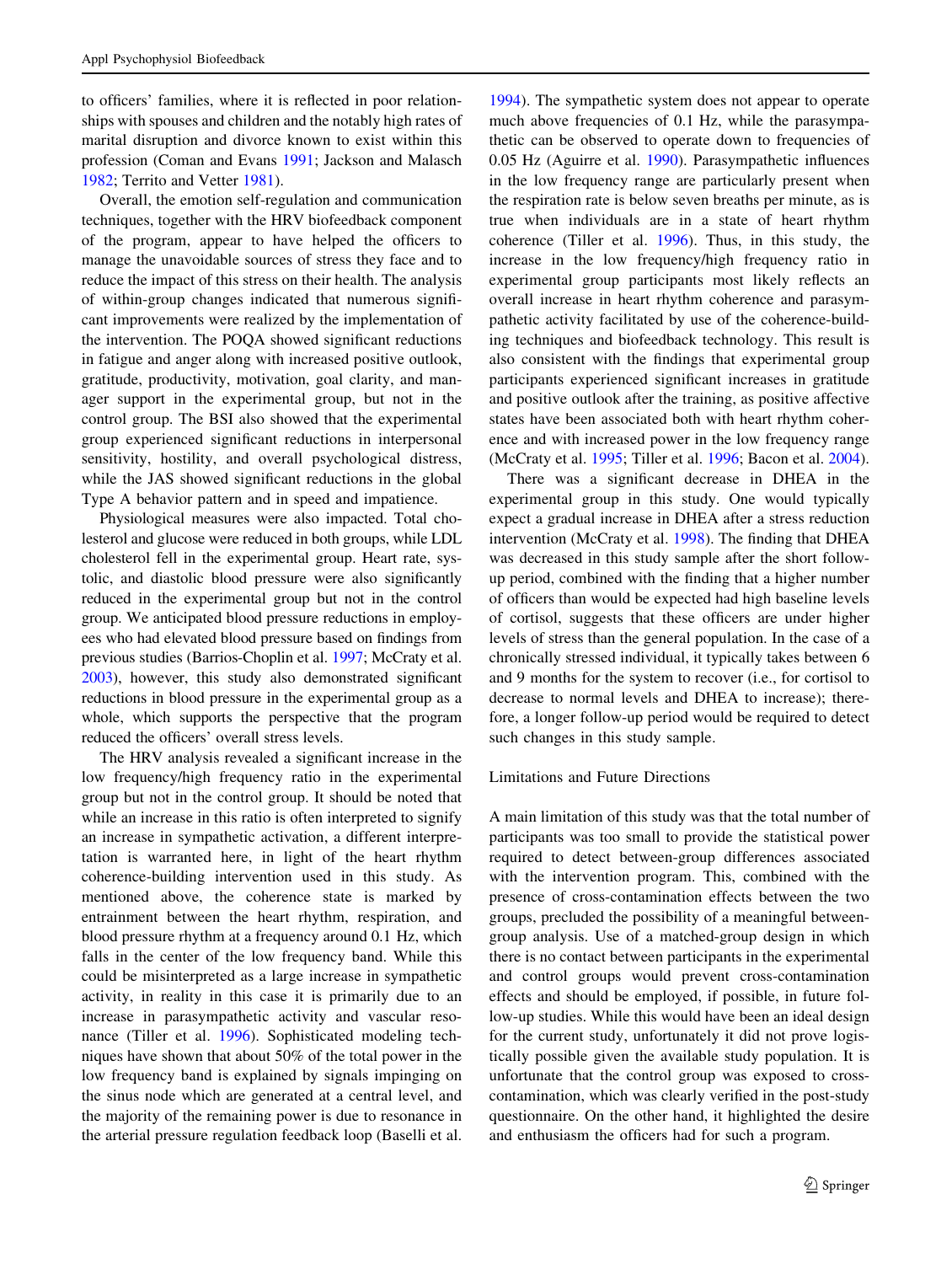<span id="page-17-0"></span>A further limitation was that beyond the initial group training, participant use of the Freeze-Framer heart rhythm coherence feedback system was not systematically monitored or tracked, partly due to the institutional constraints inherent in conducting field research in a secure correctional facility. The main purpose of the technology in this study was to support participants in the learning and effective use of the emotion self-regulation techniques taught in the program. To this end, units were made available, on a shared basis, for participants to use at their convenience at the work site and to take home. While not directly asked, there is some evidence from post-study interviews that the HRV feedback technology was among the tools many respondents found useful—40% named the Freeze-Framer system among the tools that they ''used the most.'' Even so, under ideal conditions, implementing and tracking a systematic practice schedule for all participants would have allowed for a more accurate assessment of the technology's specific contribution to the study's overall outcomes.

Another limitation of the study was its relatively short follow-up period (90 days). Studies with a longer followup period could reasonably be expected to demonstrate additional reductions in health risk factors and increased health care cost savings.

### Conclusion

In conclusion, the results of this study indicate that the ''Power to Change Performance'' program is a time-efficient and cost-effective means to significantly reduce stress and health risk factors in a population of correctional peace officers, while enhancing employee productivity and psychological well-being. Based on these outcomes, reductions in annual health care costs are projected. In sum, by reducing the physiological, psychological, performancerelated, and financial impact of high stress and health risks in this crucial and demanding profession, the program promises significant benefits both to the employees as individuals and to the organization as a whole. From a broader perspective, the program is likely to prove a valuable stress reduction and health promotion intervention for other high-risk, high-stress professions.

Acknowledgments The research project on which this paper is based, ''Impact of the Power to Change Performance Program on Stress and Health Risks in Correctional Officers," was financially supported by the State of California Commission on Correctional Peace Officer Standards and Training (CPOST).

Appendix

See Table 6.

|                       |                                                      |           | 2          | 3          |            | 5          | ∘          |           | $^{\circ}$ | ۰         | $\mathbf{r}$ |            | $\overline{2}$  | $\mathbf{13}$ |
|-----------------------|------------------------------------------------------|-----------|------------|------------|------------|------------|------------|-----------|------------|-----------|--------------|------------|-----------------|---------------|
|                       | Intervention group pre study correlations $(N = 41)$ |           |            |            |            |            |            |           |            |           |              |            |                 |               |
|                       | POQA-R 1. Gratitude                                  |           |            |            |            |            |            |           |            |           |              |            |                 |               |
|                       | POQA-R 2. Motivation                                 | 0.221     |            |            |            |            |            |           |            |           |              |            |                 |               |
| $POQA-R$ 3.           | Fatigue                                              | 0.265     | 0.083      |            |            |            |            |           |            |           |              |            |                 |               |
| $POQA-R 4$ .          | Depression                                           | 0.164     | $-0.447**$ | 0.19       |            |            |            |           |            |           |              |            |                 |               |
| $POQA-R 5.$           | Anger                                                | 0.04      | $-0.223$   | 0.275      | $0.021\,$  |            |            |           |            |           |              |            |                 |               |
| POQA-R <sub>6</sub> . | Work attitude                                        | 0.094     | $0.494**$  | 0.176      | $-0.343*$  | $-0.243$   |            |           |            |           |              |            |                 |               |
| $POQA-R 7.$           | Manager support                                      | 0.187     | $0.376*$   | 0.175      | $0.018\,$  | $-0.312*$  | $0.485***$ |           |            |           |              |            |                 |               |
|                       | POQA-R 8. Goal clarity                               | 0.262     | $0.431**$  | $0.404***$ | $-0.107$   | $-0.185$   | $0.438***$ | $0.659**$ |            |           |              |            |                 |               |
|                       | POQA-R 9. Productivity                               | 0.279     | $0.566***$ | 0.027      | $-0.113$   | $-0.282$   | $0.381*$   | 0.29      | $0.341*$   |           |              |            |                 |               |
|                       | POQA-R 10. Confidence in the<br>organization         | 0.029     | 0.171      | $-0.057$   | $-0.078$   | $-0.266$   | 0.304      | $0.368*$  | $0.346*$   | 0.21      |              |            |                 |               |
| BSI                   | 11. Interpersonal sensitivity -0.018                 |           | $-0.375*$  | 0.209      | $0.435***$ | $0.380*$   | $-0.221$   | $-0.011$  | $-0.263$   | $-0.197$  | 0.071        |            |                 |               |
| BSI                   | 12. Hostility                                        | $-0.204$  | $-0.494**$ | 0.287      | 0.095      | $0.428**$  | $-0.446**$ | $-0.176$  | $-0.232$   | $-0.363*$ | $-0.076$     | $0.468***$ |                 |               |
| BSI                   | 13. Paranoid ideation                                | $-0.222$  | $-0.307$   | $0.382*$   | 0.273      | 0.214      | $-0.221$   | $-0.013$  | 0.015      | $-0.123$  | 0.131        | $0.540***$ | $0.610**$       |               |
| IAS                   | 14. Speed and impatience                             | $-0.329*$ | $-0.217$   | $0.373*$   | $-0.116$   | $0.407***$ | 0.055      | $-0.051$  | $-0.024$   | $-0.246$  | $-0.186$     | 0.191      | $0.425**$ 0.213 |               |

Table 6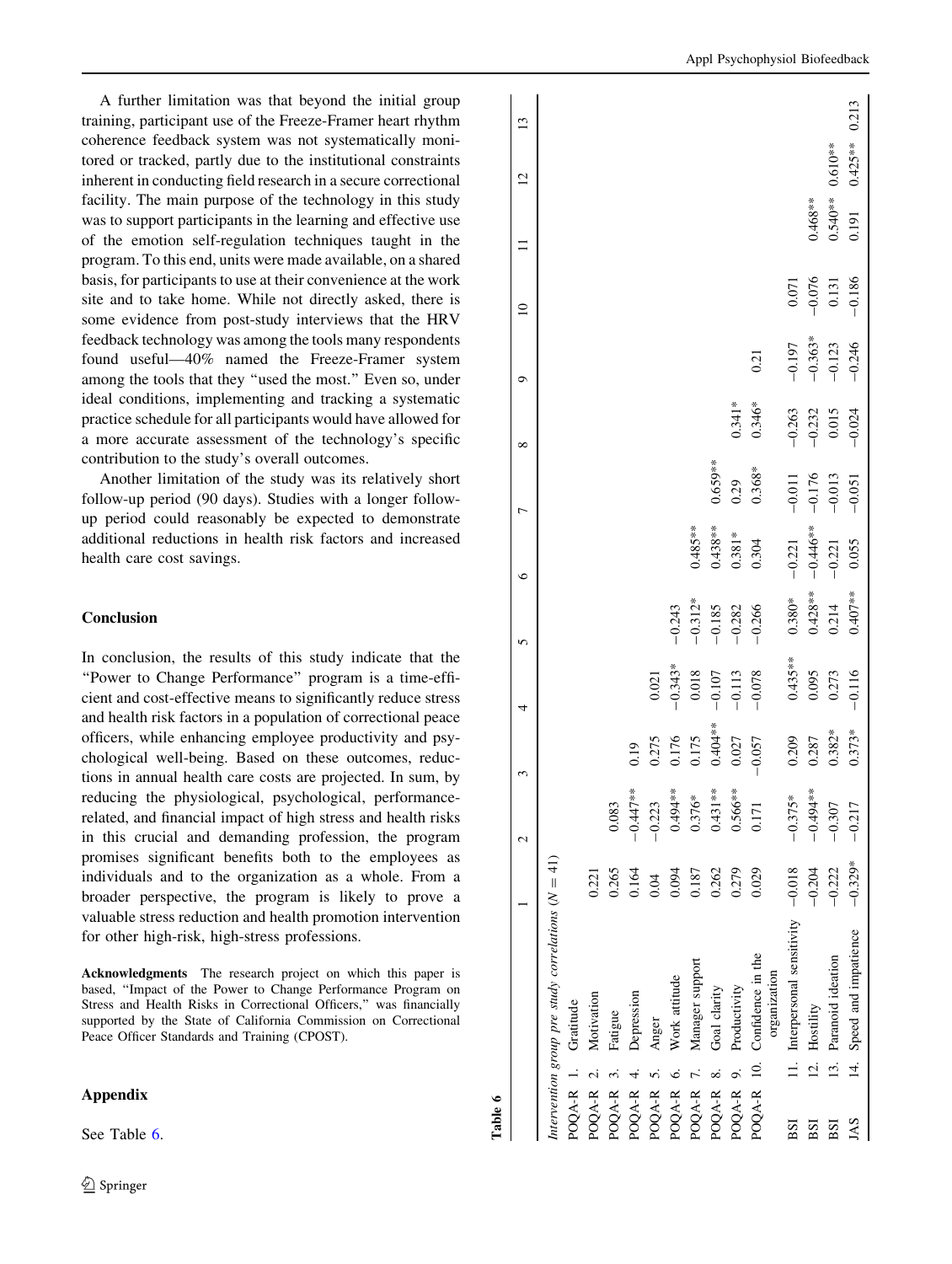| Table 6 continued |                                                        |             |              |            |             |            |           |                |            |             |                 |            |                |          |
|-------------------|--------------------------------------------------------|-------------|--------------|------------|-------------|------------|-----------|----------------|------------|-------------|-----------------|------------|----------------|----------|
|                   |                                                        |             | $\mathbf{c}$ | 3          | 4           | 5          | $\circ$   | $\overline{ }$ | $\infty$   | $\circ$     | $\overline{10}$ | $\Xi$      | $\overline{c}$ | 13       |
|                   | Intervention group post study correlations $(N = 41)$  |             |              |            |             |            |           |                |            |             |                 |            |                |          |
| POQA-R            | Gratitude                                              |             |              |            |             |            |           |                |            |             |                 |            |                |          |
| $\sim$<br>POQA-R  | Motivation                                             | $0.531***$  |              |            |             |            |           |                |            |             |                 |            |                |          |
| POQA-R            | Fatigue<br>2.                                          | 0.134       | $-0.281$     |            |             |            |           |                |            |             |                 |            |                |          |
| 4.<br>POQA-R      | Depression                                             | $-0.426***$ | $-0.714**$   | $0.387*$   |             |            |           |                |            |             |                 |            |                |          |
| POQA-R            | Anger<br>n                                             | $-0.248$    | $-0.516**$   | $0.320*$   | $0.335*$    |            |           |                |            |             |                 |            |                |          |
| POQA-R            | Work attitude<br>Ó.                                    | 0.244       | $0.353*$     | $-0.218$   | $-0.419**$  | $-0.298$   |           |                |            |             |                 |            |                |          |
| POQA-R            | Manager support<br>$\overline{r}$ .                    | $0.524***$  | $0.410**$    | $-0.051$   | $-0.391*$   | $-0.217$   | $0.432**$ |                |            |             |                 |            |                |          |
| POQA-R            | Goal clarity<br>$_{\infty}$                            | 0.278       | 0.218        | $-0.075$   | $-0.245$    | $-0.188$   | $0.523**$ | $0.667***$     |            |             |                 |            |                |          |
| POQA-R            | Productivity<br>ö                                      | $0.387*$    | $0.436**$    | $-0.287$   | $-0.539**$  | $-0.173$   | $0.334*$  | $0.446**$      | $0.345*$   |             |                 |            |                |          |
| POQA-R            | Confidence in the<br>organization<br>$\overline{10}$ . | $-0.066$    | 0.118        | $-0.245$   | $-0.091$    | $-0.1$     | 0.089     | $-0.157$       | 0.178      | $-0.009$    |                 |            |                |          |
| BSI               | Interpersonal sensitivity<br>$\equiv$                  | $-0.159$    | $-0.406*$    | $0.445***$ | $0.556***$  | 0.151      | $-0.351*$ | $-0.147$       | $-0.23$    | $-0.603***$ | $-0.254$        |            |                |          |
| BSI               | Hostility<br>$\vec{a}$ .                               | $-0.25$     | $-0.397*$    | $0.335*$   | $0.422**$   | $0.493***$ | $-0.343*$ | $-0.315$       | $-0.357*$  | $-0.527***$ | $-0.18$         | $0.667**$  |                |          |
| BSI               | Paranoid ideation<br>13.                               | $-0.209$    | $-0.375*$    | $0.567***$ | $0.480**$   | 0.307      | $-0.313$  | $-0.131$       | $-0.189$   | $-0.389*$   | $-0.254$        | 0.719**    | $0.669**$      |          |
| IAS               | Speed and impatience<br>$\overline{14}$ .              | $-0.169$    | $-0.502**$   | $0.349*$   | 0.261       | $0.504**$  | $-0.347*$ | $-0.324*$      | $-0.322*$  | $-0.233$    | $-0.332*$       | 0.214      | 0.214          | 0.184    |
|                   | Control group pre study correlations $(N = 26)$        |             |              |            |             |            |           |                |            |             |                 |            |                |          |
| POQA-R            | Gratitude<br>$\div$                                    |             |              |            |             |            |           |                |            |             |                 |            |                |          |
| $\sim$<br>POQA-R  | Motivation                                             | $0.437*$    |              |            |             |            |           |                |            |             |                 |            |                |          |
| POQA-R            | Fatigue<br>3.                                          | 0.218       | $-0.127$     |            |             |            |           |                |            |             |                 |            |                |          |
| POQA-R            | Depression<br>4.                                       | $-0.096$    | $-0.562**$   | $0.509**$  |             |            |           |                |            |             |                 |            |                |          |
| POQA-R            | Anger<br>n                                             | $-0.178$    | $-0.379$     | 0.151      | 0.287       |            |           |                |            |             |                 |            |                |          |
| POQA-R            | Work attitude<br>Ó                                     | 0.269       | $0.570**$    | 0.079      | $-0.128$    | $-0.464*$  |           |                |            |             |                 |            |                |          |
| POQA-R            | Manager support                                        | 0.181       | $0.566**$    | 0.097      | $-0.331$    | $-0.229$   | $0.546**$ |                |            |             |                 |            |                |          |
| POQA-R            | Goal clarity<br>∞ं                                     | 0.06        | $0.584***$   | $-0.155$   | $-0.325$    | $-0.354$   | $0.501**$ | 0.314          |            |             |                 |            |                |          |
| POQA-R            | Productivity<br>ö                                      | 0.124       | $0.583**$    | $-0.248$   | $-0.535***$ | $-0.182$   | $0.493*$  | 0.349          | $0.651**$  |             |                 |            |                |          |
| POQA-R            | Confidence in the<br>organization<br>$\overline{10}$ . | 0.038       | $0.432*$     | 0.111      | $-0.061$    | $-0.154$   | $0.441*$  | 0.166          | $0.675***$ | $0.569**$   |                 |            |                |          |
| BSI               | Interpersonal sensitivity<br>$\equiv$                  | $-0.219$    | $-0.704**$   | 0.175      | $0.793**$   | 0.159      | $-0.246$  | $-0.543**$     | $-0.385$   | $-0.539***$ | $-0.334$        |            |                |          |
| BSI               | Hostility<br>12.                                       | 0.017       | $-0.521**$   | 0.382      | $0.876**$   | 0.302      | $-0.139$  | $-0.403*$      | $-0.261$   | $-0.327$    | $-0.044$        | $0.762***$ |                |          |
| BSI               | Paranoid ideation<br>13.                               | $-0.176$    | $-0.486*$    | 0.072      | 0.381       | 0.33       | $-0.264$  | $-0.402*$      | $-0.22$    | $-0.142$    | $-0.266$        | $0.599**$  | $0.515***$     |          |
| JAS               | Speed and impatience<br>$\overline{14}$ .              | 0.008       | $-0.06$      | 0.08       | 0.231       | $0.526**$  | $-0.198$  | $-0.102$       | $-0.114$   | $-0.144$    | $-0.189$        | 0.137      | 0.045          | $0.451*$ |
|                   | Control group post study correlations $(N = 26)$       |             |              |            |             |            |           |                |            |             |                 |            |                |          |
| POQA-R            | Gratitude<br>$\div$                                    |             |              |            |             |            |           |                |            |             |                 |            |                |          |
| $\sim$<br>POQA-R  | Motivation                                             | $0.503*$    |              |            |             |            |           |                |            |             |                 |            |                |          |
| POQA-R            | Fatigue<br>$\ddot{\mathrm{c}}$                         | 0.044       | $-0.391$     |            |             |            |           |                |            |             |                 |            |                |          |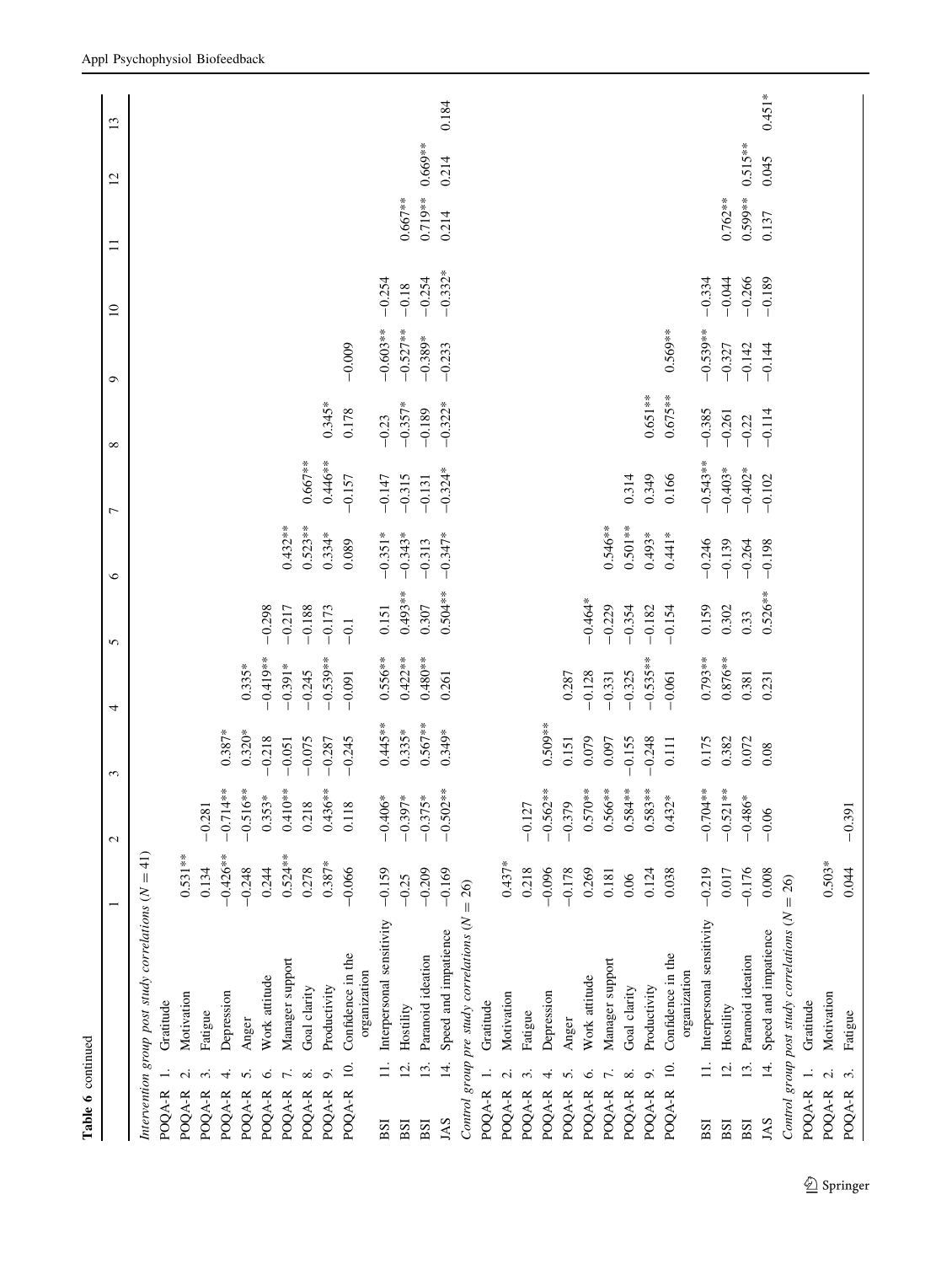<span id="page-19-0"></span>

| Table 6 continued |                                        |           |                             |                                             |                                                                 |                                                       |                                                           |                   |          |                                        |                     |            |              |              |
|-------------------|----------------------------------------|-----------|-----------------------------|---------------------------------------------|-----------------------------------------------------------------|-------------------------------------------------------|-----------------------------------------------------------|-------------------|----------|----------------------------------------|---------------------|------------|--------------|--------------|
|                   |                                        |           |                             | 3                                           | 4                                                               | 5                                                     | ७                                                         | ٢                 | ∞        | ٩                                      | $\overline{10}$     |            | $\mathbf{1}$ | $\mathbf{r}$ |
|                   | POQA-R 4. Depression                   | $-0.427*$ | $-0.072$                    | 0.265                                       |                                                                 |                                                       |                                                           |                   |          |                                        |                     |            |              |              |
| POQA-R 5. Anger   |                                        | $-0.284$  | $-0.509**$                  | $0.499*$                                    |                                                                 |                                                       |                                                           |                   |          |                                        |                     |            |              |              |
| $POQA-R 6.$       | Work attitude                          | 0.234     | $0.523**$                   | 0.089                                       |                                                                 |                                                       |                                                           |                   |          |                                        |                     |            |              |              |
| POQA-R 7.         | Manager support                        | 0.269     | 0.389                       |                                             | $0.215$<br>$0.179$<br>$0.157$<br>$0.261$<br>$-0.033$<br>$0.169$ | $-0.123$<br>0.323<br>$-0.025$<br>$-0.186$<br>$-0.186$ | $0.481*$                                                  |                   |          |                                        |                     |            |              |              |
|                   | POQA-R 8. Goal clarity                 | $-0.048$  |                             | $-0.386$<br>$-0.225$<br>$-0.236$<br>$-0.28$ |                                                                 |                                                       |                                                           | 0.257             |          |                                        |                     |            |              |              |
|                   | POQA-R 9. Productivity                 | 0.133     | $0.398*$<br>0.465*<br>0.318 |                                             |                                                                 |                                                       | $\begin{array}{c} 0.288 \\ 0.511** \\ 0.495* \end{array}$ | $0.155$<br>0.344  | 0.224    |                                        |                     |            |              |              |
|                   | POQA-R 10. Confidence in the           | 0.054     |                             |                                             |                                                                 |                                                       |                                                           |                   | 0.356    | $0.403*$                               |                     |            |              |              |
|                   | organization                           |           |                             |                                             |                                                                 |                                                       |                                                           |                   |          |                                        |                     |            |              |              |
| BSI               | 11. Interpersonal sensitivity $-0.295$ |           | $-0.516**$                  | 0.39                                        | 0.381                                                           | 0.234                                                 |                                                           | $-0.13$           | $-0.194$ |                                        | $-0.490*$           |            |              |              |
| BSI               | 12. Hostility                          | $-0.492*$ | $-0.510*$                   | $0.438*$                                    |                                                                 | $0.625***$                                            | $-0.277$<br>$-0.04$                                       | $0.204$<br>-0.375 | 0.231    | $-0.376$<br>0.004<br>$-0.158$<br>0.062 | $0.009$<br>-0.551** | $0.538***$ |              |              |
| BSI               | 13. Paranoid ideation                  |           | $-0.541***$ -0.656**        | 0.192                                       | $0.500*$<br>0.149                                               | $0.407*$                                              | $-0.467*$                                                 |                   | $-0.218$ |                                        |                     | $0.643**$  | $0.559***$   |              |
| JAS               | 14. Speed and impatience               | $-0.188$  | $-0.303$                    | 0.209                                       | $-0.152$                                                        | 0.33                                                  | $-0.267$                                                  | $-0.088$          | $-0.099$ |                                        | $-0.292$            | $-0.001$   | 0.21         | 0.384        |
|                   | * $p < 0.05$ , ** $p < 0.01$           |           |                             |                                             |                                                                 |                                                       |                                                           |                   |          |                                        |                     |            |              |              |

### Appl Psychophysiol Biofeedback

### References

- Aboa-Eboule, C., Brisson, C., Maunsell, E., Masse, B., Bourbonnais, R., Vezina, M., et al. (2007). Job strain and risk of acute recurrent coronary heart disease events. Journal of the American Medical Association, 298(14), 1652–1660. doi:[10.1001/jama.](http://dx.doi.org/10.1001/jama.298.14.1652) [298.14.1652](http://dx.doi.org/10.1001/jama.298.14.1652) .
- Aguirre, A., Wodicka, G. R., Maayan, C., & Shannon, D. C. (1990). Interaction between respiratory and RR interval oscillations at low frequencies. Journal of the Autonomic Nervous System, 29, 241–246. doi:[10.1016/0165-1838\(90\)90150-H](http://dx.doi.org/10.1016/0165-1838(90)90150-H) .
- Aldana, S. G. (2001). Financial impact of health promotion programs: A comprehensive review of the literature. American Journal of Health Promotion, 15(5), 296–320.
- Bacon, S. L., Watkins, L. L., Babyak, M., Sherwood, A., Hayano, J., Hinderliter, A. L., et al. (2004). Effects of daily stress on autonomic cardiac control in patients with coronary artery disease. The American Journal of Cardiology, 93(10), 1292– 1294. doi[:10.1016/j.amjcard.2004.02.018](http://dx.doi.org/10.1016/j.amjcard.2004.02.018) .
- Barrios-Choplin, B., McCraty, R., & Cryer, B. (1997). An inner quality approach to reducing stress and improving physical and emotional wellbeing at work. Stress Medicine, 13(3), 193–201. doi[:10.1002/\(SICI\)1099-1700\(199707\)13:3](http://dx.doi.org/10.1002/(SICI)1099-1700(199707)13:3%3c193::AID-SMI744%3e3.0.CO;2-I) \193::AID-SMI744  $>3.0$ .CO;2-I.
- Barrios-Choplin, B., McCraty, R., Sundram, J., & Atkinson, M. (1999). The effect of employee self-management training on personal and organizational quality. Boulder Creek, CA: HeartMath Research Center, Institute of HeartMath. publication no. 99-083.
- Baselli, G., Cerutti, S., Badilini, F., Biancardi, L., Porta, A., Pagani, M., et al. (1994). Model for the assessment of heart period variability interactions of respiration influences. Medical & Biological Engineering & Computing, 32(2), 143–152. doi: [10.1007/BF02518911](http://dx.doi.org/10.1007/BF02518911) .
- Bigger, J. T., Jr, Fleiss, J. L., Steinman, R. C., Rolnitzky, L. M., Kleiger, R. E., & Rottman, J. N. (1992). Frequency domain measures of heart period variability and mortality after myocardial infarction. Circulation, 85(1), 164–171.
- Blackmore, J. (1978). Are police allowed to have problems of their own? Police Magazine, 1(3), 47–55.
- Bradford, E. J., Wesnes, K. A., & Brett, D. (2005). Effects of peak performance training on cognitive function. Journal of Psychopharmacology (Oxford, England), 19(suppl 5), A44.
- Bradley, R. T., McCraty, R., Atkinson, M., Arguelles, L., Rees, R. A., & Tomasino, D. (2007). Reducing test anxiety and improving test performance in America's schools: Results from the TestEdge national demonstration study. Boulder Creek, CA: HeartMath Research Center, Institute of HeartMath. publication no. 07-09-01.
- Brown, J., & Campbell, E. (1994). Stress and policing: Sources and strategies. Chichester: Wiley.
- Burke, R. J. (1994). Stressful events, work-family conflict, coping, psychological burnout, and well-being among police officers. Psychological Reports, 75(2), 787–800.
- Burke, R. J., & Mikkelsen, A. (2005). Career stage and police cynicism. Psychological Reports, 96(3 pt 2), 989–992.
- Chandola, T., Britton, A., Brunner, E., Hemingway, H., Malik, M., Kumari, M., et al. (2008). Work stress and coronary heart disease: What are the mechanisms? European Heart Journal, 29(5), 640–648. doi[:10.1093/eurheartj/ehm584](http://dx.doi.org/10.1093/eurheartj/ehm584) .
- Childre, D., & Cryer, B. (2000). From chaos to coherence: The power to change performance. Boulder Creek, CA: Planetary.
- Childre, D., & Martin, H. (1999). The HeartMath solution. San Francisco: HarperSanFrancisco.
- Childre, D., & Rozman, D. (2005). Transforming stress: The HeartMath solution to relieving worry, fatigue, and tension . Oakland, CA: New Harbinger.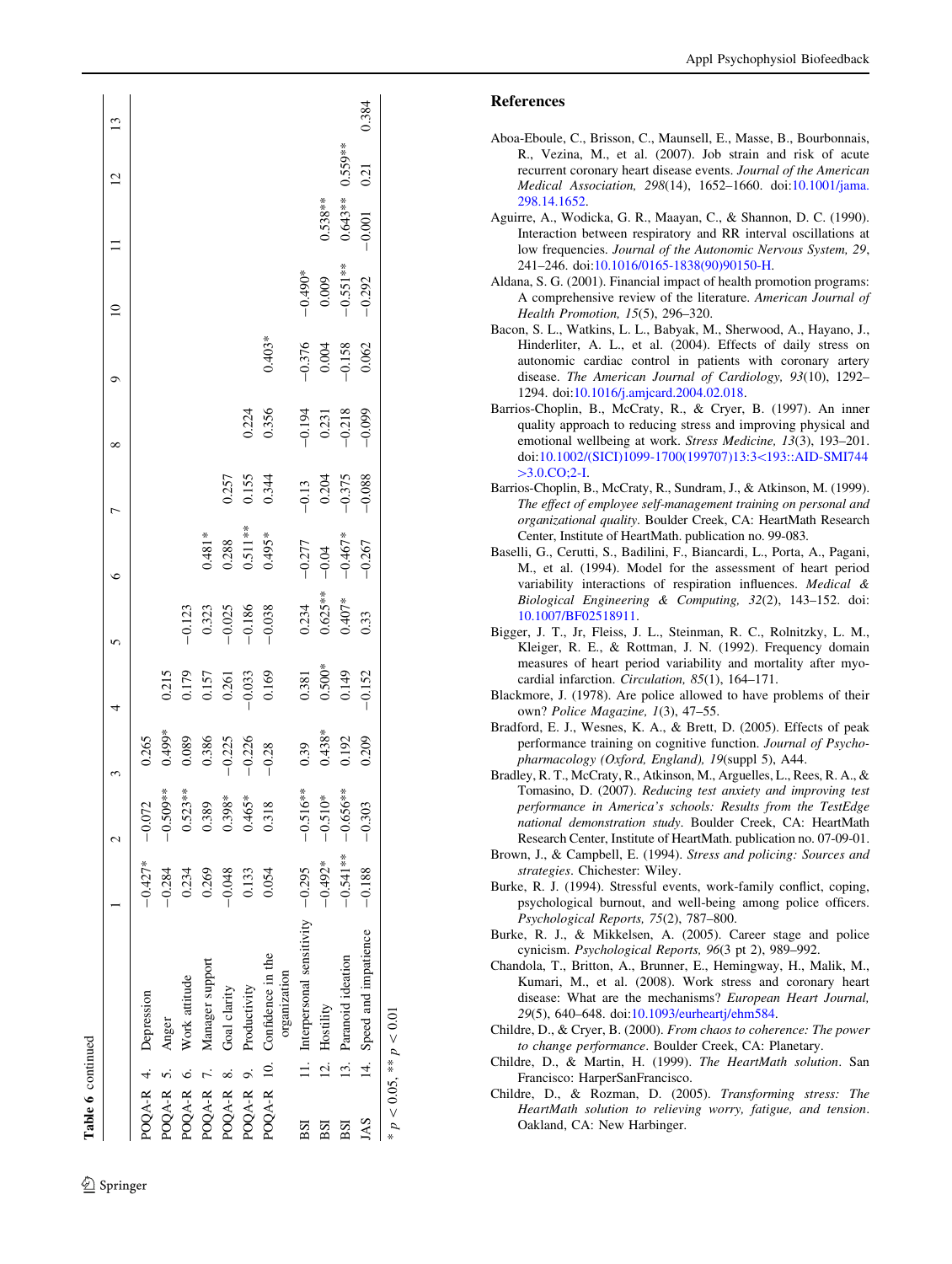- <span id="page-20-0"></span>Cohen, S., Janicki-Deverts, D., & Miller, G. E. (2007). Psychological stress and disease. Journal of the American Medical Association, 298(14), 1685–1687. doi[:10.1001/jama.298.14.1685](http://dx.doi.org/10.1001/jama.298.14.1685).
- Coman, G., & Evans, B. (1991). Stressors facing Australian police in the 1990s. Policy Studies, 14(4), 153–165.
- Cooper, C. L., Davidson, M. J., & Robinson, P. (1982). Stress in the police service. Journal of Occupational Medicine, 24(1), 30–36.
- Dekker, J., Schouten, E. G., Klootwijk, P., Pool, J., Swenne, C. A., & Kromhout, D. (1997). Heart rate variability from short electrocardiographic recordings predicts mortality from all causes in middle-aged and elderly men. American Journal of Epidemiology, 145(10), 899–908.
- Eddington, D., Yen, L., & Braunstein, A. (1999). The reliability and validity of HRAs. In SPM Handbook of Health Assessment Tools (pp. 135–141). The Society of Prospective Medicine and the Institute for Health and Productivity Management.
- Fronstin, P. (1996). Health promotion and disease prevention: A look at demand management programs. EBRI Issue Brief, (177), 1–14.
- Ginsberg, J. P. (2009). Autonomic control of heart rate and heart rate variability: Influences on orienting and information processing in combat veterans with PTSD. In D. A. Powell (Ed.), Central nervous system control of learned autonomic adjustments (in press). Kerala, India: Research Signposts.
- Goetzel, R. Z., Anderson, D. R., Whitmer, R. W., Ozminkowski, R. J., Dunn, R. L., & Wasserman, J. (1998). The relationship between modifiable health risks and health care expenditures. An analysis of the multi-employer HERO health risk and cost database. The Health Enhancement Research Organization (HERO) Research Committee. Journal of Occupational and Environmental Medicine, 40(10), 843–854. doi:[10.1097/00043764-199810000-](http://dx.doi.org/10.1097/00043764-199810000-00003) [00003](http://dx.doi.org/10.1097/00043764-199810000-00003).
- Jabaaij, L. (1993). Immunologic, endocrine and psychological influences on cortisol-induced immunoglobulin synthesis in vitro. Psychoneuroendocrinology, 18, 591–605. doi[:10.1016/](http://dx.doi.org/10.1016/0306-4530(93)90036-K) [0306-4530\(93\)90036-K.](http://dx.doi.org/10.1016/0306-4530(93)90036-K)
- Jackson, S., & Malasch, C. (1982). After-effects of job-related stress: Families as victims. Journal of Occupational Behavior, 3, 63– 77. doi:[10.1002/job.4030030106.](http://dx.doi.org/10.1002/job.4030030106)
- Karavidas, M. (2008). Heart rate variability biofeedback for major depression. Biofeedback, 36(1), 18–21.
- Kerr, D. S., Campbell, L. W., Applegate, M. D., Brodish, A., & Landfield, P. W. (1991). Chronic stress-induced acceleration of electrophysiologic and morphometric biomarkers of hippocampal aging. The Journal of Neuroscience, 11(5), 1316–1324.
- Kirkcaldy, B., Cooper, C. L., & Ruffalo, P. (1995). Work stress and health in a sample of U.S. police. Psychological Reports, 76(2), 700–702.
- Lehrer, P. M., Vaschillo, E., & Vaschillo, B. (2000). Resonant frequency biofeedback training to increase cardiac variability. Rationale and manual for training. Applied Psychophysiology and Biofeedback, 25(3), 177–191. doi[:10.1023/A:1009554825745.](http://dx.doi.org/10.1023/A:1009554825745)
- Lehrer, P., Vaschillo, E., Vaschillo, B., Lu, S. E., Scardella, A., Siddique, M., et al. (2004). Biofeedback treatment for asthma. Chest, 126(2), 352–361. doi:[10.1378/chest.126.2.352](http://dx.doi.org/10.1378/chest.126.2.352).
- Luskin, F., Reitz, M., Newell, K., Quinn, T. G., & Haskell, W. (2002). A controlled pilot study of stress management training of elderly patients with congestive heart failure. Preventive Cardiology, 5(4), 168–172, 176. doi:[10.1111/j.1520.037X.2002.01029.x](http://dx.doi.org/10.1111/j.1520.037X.2002.01029.x).
- Malliani, A. (1995). Association of heart rate variability components with physiological regulatory mechanisms. In M. Malik & A. J. Camm (Eds.), heart rate variability (pp. 173–188). Armonk, NY: Futura Publishing Company, Inc.
- Manolagas, S. C., Anderson, D. C., & Lindsay, R. (1979). Adrenal steroids and the development of osteoporosis in oophorectomised women. Lancet, 2(8143), 597–600. doi:[10.1016/S0140-](http://dx.doi.org/10.1016/S0140-6736(79)91663-5) [6736\(79\)91663-5](http://dx.doi.org/10.1016/S0140-6736(79)91663-5).
- McCraty, R., Atkinson, M., & Lipsenthal, L. (2000). Emotional selfregulation program enhances psychological health and quality of life in patients with diabetes. Boulder Creek, CA: HeartMath Research Center, Institute of HeartMath. publication no. 00-006.
- McCraty, R., Atkinson, M., Rein, G., & Watkins, A. D. (1996). Music enhances the effect of positive emotional states on salivary IgA. Stress Medicine, 12(3), 167–175. doi:[10.1002/\(SICI\)1099-1700](http://dx.doi.org/10.1002/(SICI)1099-1700(199607)12:3%3c167::AID-SMI697%3e3.0.CO;2-2) (199607)12:3<[167::AID-SMI697](http://dx.doi.org/10.1002/(SICI)1099-1700(199607)12:3%3c167::AID-SMI697%3e3.0.CO;2-2)>3.0.CO;2-2.
- McCraty, R., Atkinson, M., Tiller, W. A., Rein, G., & Watkins, A. D. (1995). The effects of emotions on short-term power spectrum analysis of heart rate variability. The American Journal of Cardiology, 76(14), 1089–1093. doi[:10.1016/S0002-9149\(99\)80309-9](http://dx.doi.org/10.1016/S0002-9149(99)80309-9).
- McCraty, R., Atkinson, M., & Tomasino, D. (2003). Impact of a workplace stress reduction program on blood pressure and emotional health in hypertensive employees. Journal of Alternative and Complementary Medicine (New York, NY), 9(3), 355– 369. doi[:10.1089/107555303765551589](http://dx.doi.org/10.1089/107555303765551589).
- McCraty, R., Atkinson, M., Tomasino, D., & Bradley, R. T. (2006). The coherent heart: Heart-brain interactions, psychophysiological coherence, and the emergence of system-wide order. Boulder Creek, CA: HeartMath Research Center, Institute of HeartMath. publication no. 06-022.
- McCraty, R., Barrios-Choplin, B., Rozman, D., Atkinson, M., & Watkins, A. D. (1998). The impact of a new emotional selfmanagement program on stress, emotions, heart rate variability, DHEA and cortisol. Integrative Physiological and Behavioral Science, 33(2), 151-170. doi[:10.1007/BF02688660](http://dx.doi.org/10.1007/BF02688660).
- McCraty, R., & Tomasino, D. (2006a). Coherence-building techniques and heart rhythm coherence feedback: New tools for stress reduction, disease prevention, and rehabilitation. In E. Molinari, A. Compare, & G. Parati (Eds.), Clinical psychology and heart disease (Vol. 488–509). Milan: Springer.
- McCraty, R., & Tomasino, D. (2006b). Emotional stress, positive emotions, and psychophysiological coherence. In B. B. Arnetz & R. Ekman (Eds.), Stress in health and disease (pp. 342–365). Weinheim: Wiley-VCH.
- McCraty, R., Tomasino, D., Atkinson, M., & Sundram, J. (1991). Impact of the HeartMath self-management skills program on physiological stress in police officers. Report number, publication no. 99-075. Retrieved from [http://www.heartmath.org/](http://www.heartmath.org/research/research-publications.html) [research/research-publications.html](http://www.heartmath.org/research/research-publications.html).
- McCraty, R., Tomasino, D., Atkinson, M., & Sundram, J. (1999). Impact of the HeartMath self-management skills program on physiological and psychological stress in police officers. Boulder Creek, CA: Heartmath Research Center, Institute of HeartMath. publication no. 99-075.
- McLaren, S., Gollan, W., & Horwell, C. (1998). Perceived stress as a function of occupation. Psychological Reports, 82(3 (Pt 1)), 794.
- Namiki, M. (1994). Biological markers of aging. Nippon Ronen Igakkai Zasshi. Japanese Journal of Geriatrics, 31, 85–95.
- Nolan, R. P., Kamath, M. V., Floras, J. S., Stanley, J., Pang, C., Picton, P., et al. (2005). Heart rate variability biofeedback as a behavioral neurocardiac intervention to enhance vagal heart rate control. American Heart Journal, 49(6), 1137.e1-1137.e7.
- Rein, G., Atkinson, M., & McCraty, R. (1995). The physiological and psychological effects of compassion and anger. Journal of Advancement in Medicine, 8(2), 87–105.
- Sewell, J. (1981). Police stress. In FBI Law enforcement bulletin (pp. 7–11). Washington, DC: Federal Bureau of Investigation.
- Siepmann, M., Aykac, V., Unterdorfer, J., Petrowski, K., & Mueck-Weymann, M. (2008). A pilot study on the effects of heart rate variability biofeedback in patients with depression and in healthy subjects. Applied Psychophysiology and Biofeedback, 33(4), 195–201.
- Singer, D. H., Martin, G. J., Magid, N., Weiss, J. S., Schaas, J. W., Kehoe, R., et al. (1988). Low heart rate variability and sudden